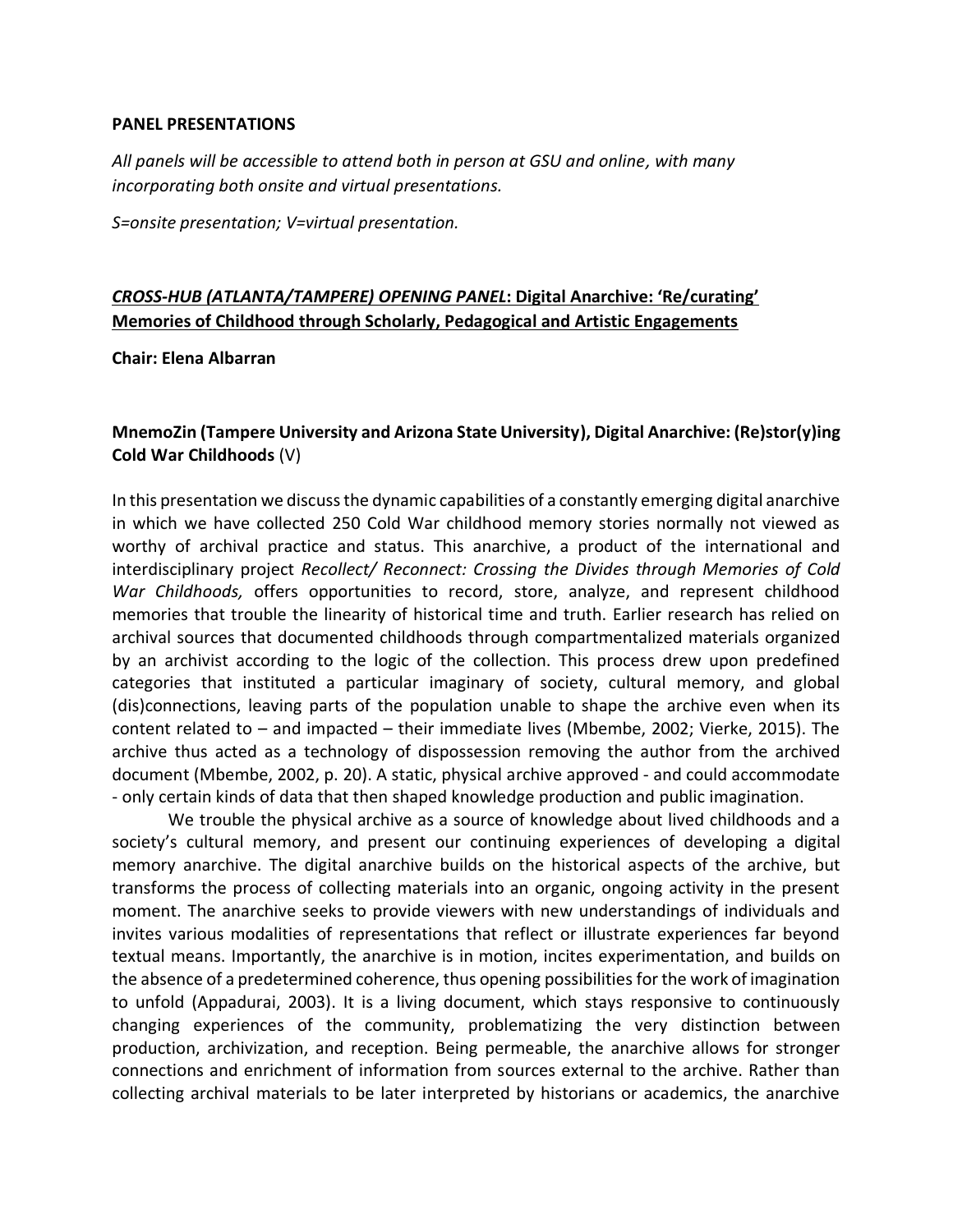emerges from a cumulative, shared experience in the present (Vierke 2015). They help us work with memory that "'belongs' to the future as well as the past, offering new techniques for a politics of future making" (Shaw, 2013).

### **Elena Jackson Albarran (Miami University of Ohio), Anarchive, Oral Histories, and Teaching Comparative Cold War Childhoods across Geographies and Generations** (S)

This pedagogically-oriented presentation will showcase the experiences and opportunities of integrating the Cold War childhood memories anarchive into undergraduate history courses, based on two experimental semesters. The class Comparative Cold War Childhoods, taught to US students in a European study abroad program, sought to make optimal use of the Reconnect/Recollect project and its multiple intellectual and creative projects. To gain context, students studied the construction of ideological systems and institutions on both sides of the Iron Curtain, especially as they influenced children. These were augmented by guest testimonies of Cold War childhoods that belied the propagandistic characterization of the Other constructed in both East and West. They participated in the virtual exhibition opening of Kaleidoscope (February 2021), utilized the Cold War Childhoods memories database, read some of the texts published in *Childhood and Schooling in (Post)Socialist Societies: Memories of Everyday Life*, and conducted their own oral histories of a family member or acquaintance who grew up in the Cold War, from which they extracted first-hand anecdotes, observations, and memories that aligned with the spirit of the memories anarchive.

This presentation will also emphasize the generative capacity of this kind of intellectual model by showcasing its multiple products. I participated in one of the memory workshops (and contributed lightly to the anarchive), and through those relationships I was able to conceptualize the pedagogical goals of this class, as well as make meaningful contacts, culminating in a week-long field trip to Croatia facilitated by these interpersonal academic encounters. Though it is still a bit soon to assess, I expect the following pedagogical objectives to be met: deconstruction of the Cold War ideological binary; intergenerational empathy; intercultural curiosity and appreciation; deconstruction of childhood as a social category; and critical approaches to the political economy of childhood.

#### **Raisa Foster (Tampere University), "Anarchive and artistic research"** (V)

Various methodological experimentations in qualitative research, including artistic inquiries, have increased gradually in the last 30 years. The qualitative researchers are not primarily interested in finding the "Truth" in an objective sense but rather, how, why, and whose "truths" are told. Artistic research can be located in this paradigm of critical scholarship in which the questions of epistemology and power structures are central. In this presentation, the idea of anarchiving and artistic research are brought together. Both approaches are based on the understanding that experiences of the world are multifaceted and in constant flux. In this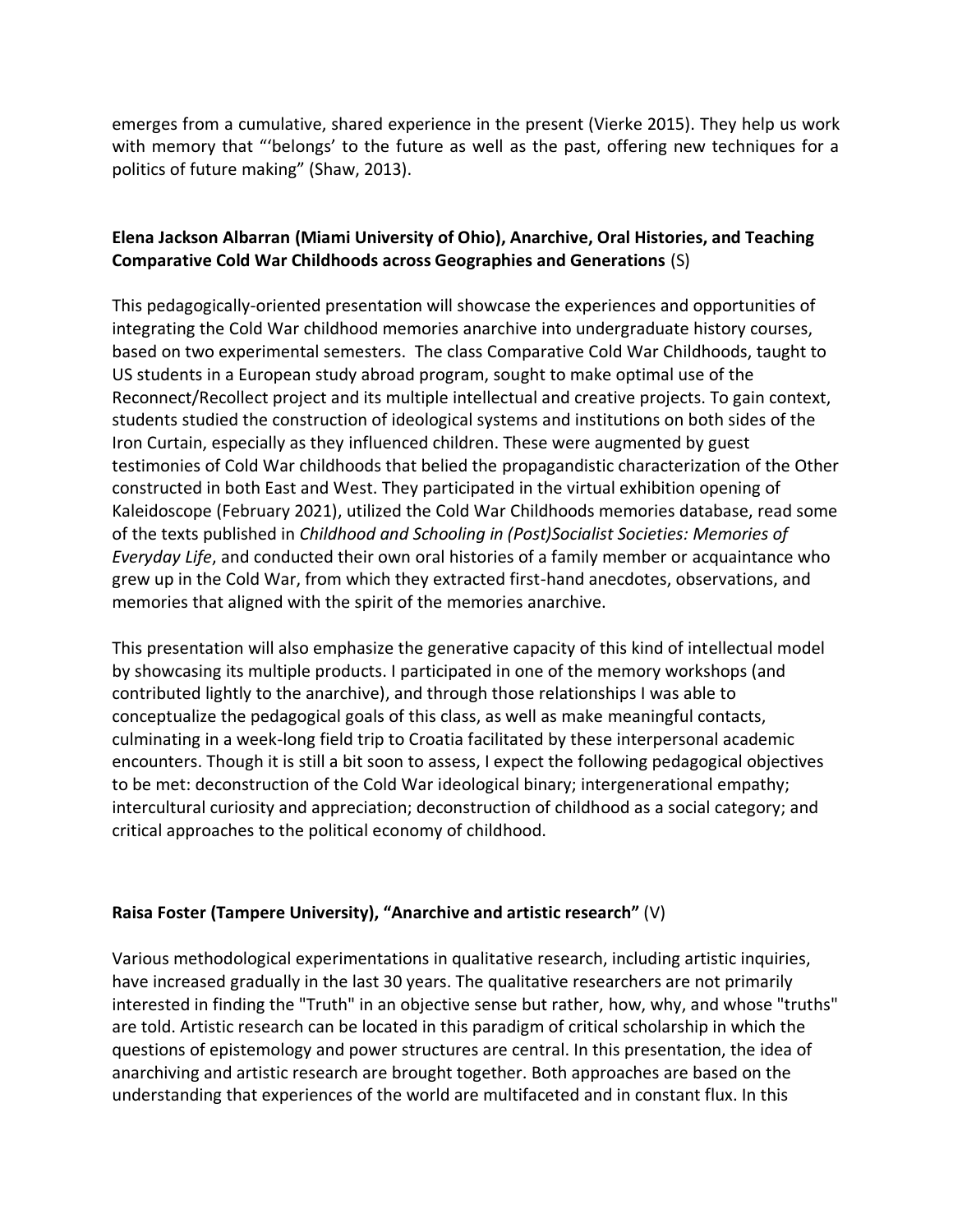presentation, the artist/scholar shares three examples of artworks created based on the memory archive of Re-connect/Re-collect, focusing specifically on children's multispecies relations. She works as "anarchiving" childhood memories by using the memory stories as springboards to further remember and re-imagine childhood in an artistic process. The artist/scholar's memories, experiences, and materials intertwine with the archived narratives while also luring the audience for further meaning-making. Art invites intellectual responses but sensory perceptions and emotions too, and in that way, it can push us to rethink beyond dualistic assumptions such as subject-object, adult-child, West-East, and culture-nature. Furthermore, art can deeply engage us with the similarities and diversities in between these boundaries and generate empathy across differences.

#### **1. Theorizing the Child through Labor and Consumption**

#### **Chair: Jennifer Patico (Georgia State University)**

# **Željka Ivković Hodžić (University of Rijeka), Images of childhood within economic contexts of socialist and post-socialist Croatia** (V)

The paper aims at comparing the relationship between childhood and economy in educational systems of socialist and post-socialist Croatia by combining approaches of sociology of childhood and critical theory in education. Sociology of childhood has put a lot of emphasis on the economic activities of children, investigating everyday practices and the meaning they have for children who engage in them (Solberg, 1996; Woodhead, 1999; Mizen, 2001; Abebe, 2007; Ruspini, 2012; Boneta et al., 2015). Still, in academic and educational circles it remains unusual to consider the active role of the child in economic activities, primarily because the social construction of childhood in Western modern society has been transformed: the child is considered economically useless but emotionally priceless (Zelizer, 1984). The economic role of children, however, has not disappeared, but has been modified: it is no longer acceptable for a child to financially contribute to their household, but it is acceptable for a child to engage in consumption or to do some unpaid household chores for educational purposes. Moreover, as Qvortrup (2001) argued, the children's school work has become a part of human capital formation, constituent to modern society. In this context, it is interesting to observe the development of initiatives for entrepreneurship and financial literacy education, which have been intensively introduced through global capitalist organizations in the last few decades. Croatia's post-socialist school curriculum lies somewhere on the continuum between socialist and capitalist approaches to economy, as well as between socialist image of "the happy child" (Erdei, 2006) and neoliberal image of "the competent child" (Smith, 2011; Pechtelidis and Stamou, 2017). Our goal is to explore these images of childhood in socialist and post-socialist Croatian textbooks for lower grades of primary schools regarding their economic contexts.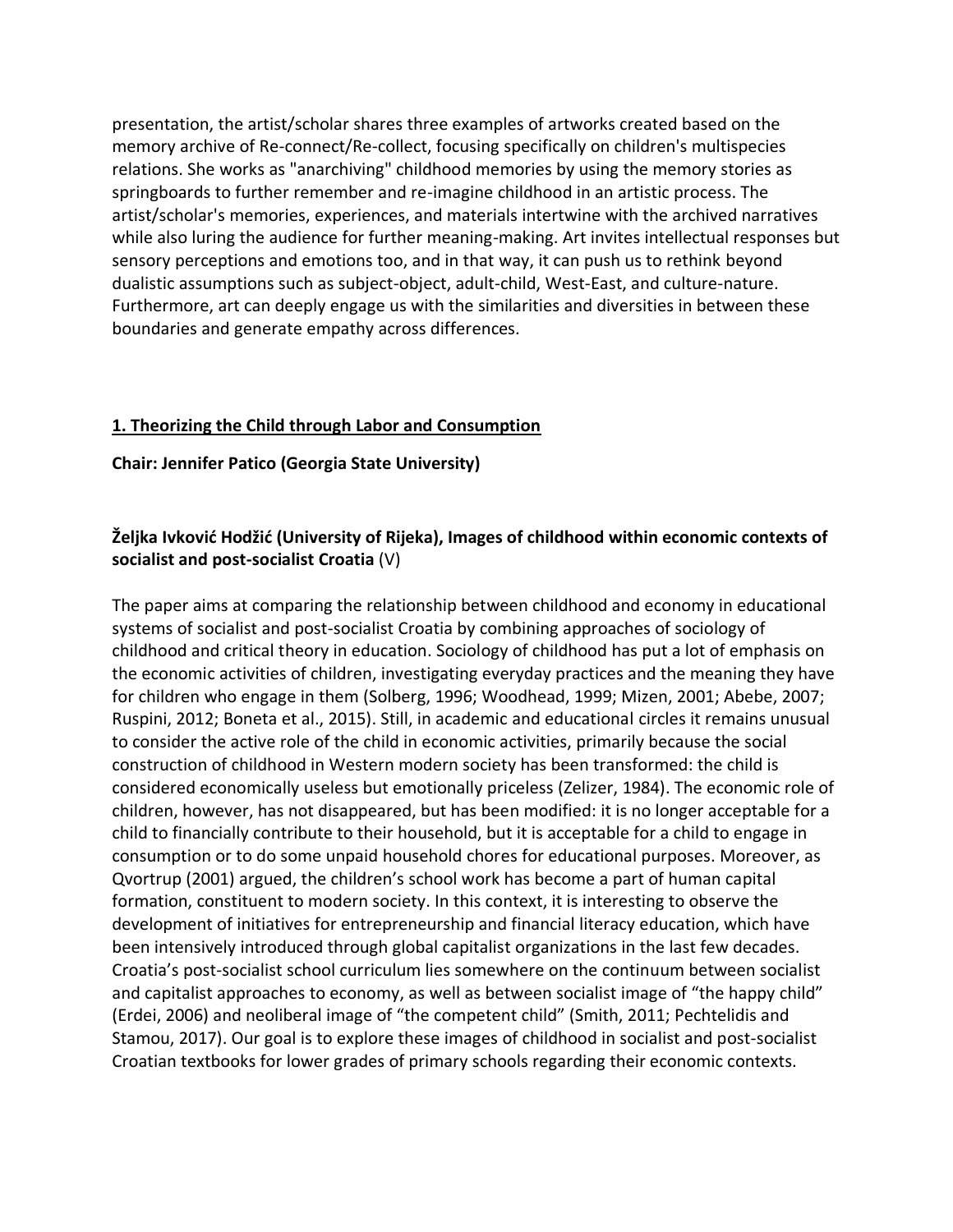# **Halle Singh (Rutgers University - Camden), Putting Girls' Free Time to Work: "Productive" Leisure and the Temporality of Value** (V)

Children are inherently valuable to capitalism – as both consumers and future laborers. Grounded in a unitary theory of the dual forms of production and reproduction of capital and labor, Social Reproduction Theory (SRT) and the Marxist feminist tradition helps us understand just how central children are to both the reproduction of and resistance to capitalism. The theorization of all labor as essential to capitalism importantly includes children's labor, both in its concrete and abstracted forms.

What is less known is how time and temporality structure these relations of labor and value, productivity and unproductivity. In this paper, I explore how time, value, and capitalist temporal relations define and structure girls' experiences with leisure or free time. Using the particular example of STEM programs for girls, I argue that capitalism's infiltration of institutionalized spaces has worked to capture girls' leisure time and put it to work for the goal of developing future productive and successful laborers in a neoliberal market. The legitimization of these programs rests not only on this promise of future success but also on the fissure between capitalist notions of value rooted in productivity and the moral notions of value as "good" and "worthy." The regulatory power of productivity exists in both of these domains, and by turning to institutionalized spaces of leisure for girls, we can see how arguably the most morally devalued, unproductive form of time (girls' leisure) is made productive in its attachment to a promise of future neoliberal success.

# **Daniel Cook (Rutgers University - Camden), Subjectivity and Pleasure as Authority in Early Children's Consumer Culture** (V)

The consumer capitalism of the wealthy societies of the Global North—i.e., what has come to known as consumer culture—arises significantly through children, childhood and the figure of the "child." Indeed, the modes of subjecthood encouraged and favored of the bourgeois, white child in mid- to late-19th century in the US context assisted in aligning such children/childhood with commercial-material life, rather than simply in opposition to or outside of it.

Drawing on public discussion in national periodicals as well as discourses proffered the trade press, this paper outlines some ways in which "child" and "consumer" came to be put into cultural conversation with one another in the 1900-1930 period in the US context. During this time, a convergence is evident between consumer psychology and children's rights with everyday retail practice. Mirroring a general shift in parental governance away from punishment and toward reward, both the language of children's rights and of the advertising psychology embraced a demeanor of ingratiation. Here, gaining the favor of the child, the consumer or, as I argue, the child-consumer, required a tactical pursuit of the agreeable. Retail sales personnel were encouraged to study and know the tendencies, wants, and desires of child customers—i.e., their interiorities—just as mothers were encouraged to do so. The impetus to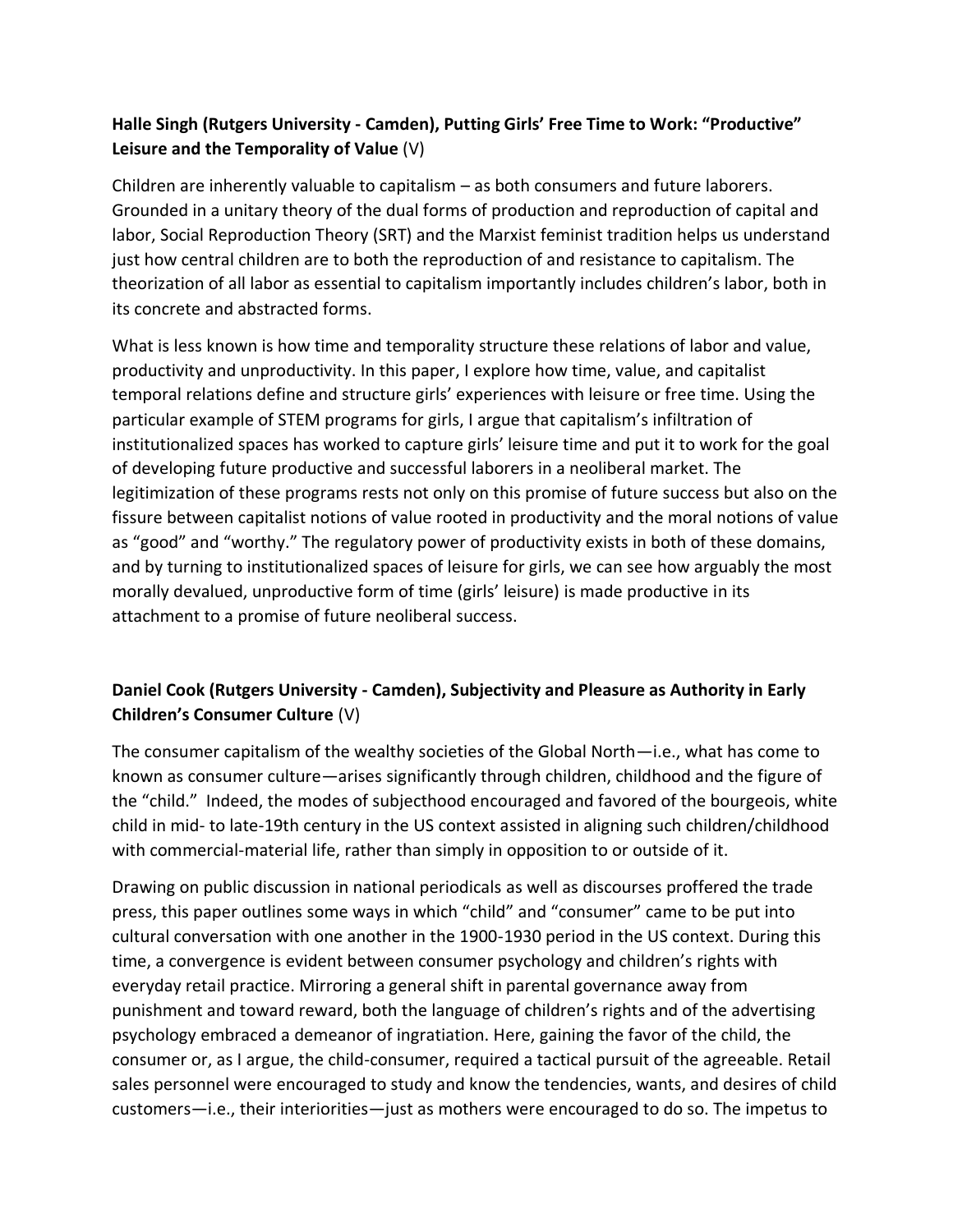ingratiate the child or otherwise defer to children's interests and pleasures positioned young ones as a kind of authority over these interests and pleasures, leaving parents ever in danger of sliding into indulgence and positioning market actors as new figures in child guidance.

The general thrust of this dynamic pushed in the direction of rendering these children and these childhoods confluent with the world of goods.

# **Jennifer Patico (Georgia State University), Neoliberalism/Socialism, Childhood/Adulthood: Interrogating Conceptions of Self and Political Economy** (S)

In this paper, I bring together two case studies to theorize how our most intimate relationships with commodities and consumerism should inform our understandings of childhood, "the child" and political economies themselves. The first study is my ethnography of children's food and the politics of parenting in Atlanta, GA. Here I examine briefly how adults sought to regulate children's nutrition properly – in the context of fears about health risk in an industrial food economy – while also supporting certain forms of child autonomy, thereby illustrating fundamental tensions in the everyday life of neoliberalism. In this setting, I observed that middle school children both absorbed and self-consciously transgressed adult-led nutrition norms as part of their enactment of childhood. In the second case study, I draw from childhood memory stories of the Cold War in Eastern Europe and the USSR to examine how contemporary adults remember encountering commodities from the "West" and their concomitant experiences of desire, pleasure, disappointment and shame. Indeed, these consumer experiences were entangled with and mediated the troubled complexity of their relationships with adults. Across these two historical and cultural contexts, we see how children are not simply naïve learners indoctrinated (albeit imperfectly) by adult conceptions of correct consumption and selfhood; nor need we use these stories to champion the evident "agency" of children in any straightforward way. Instead, I bring these stories together to highlight the importance of putting commodity cultures into direct conversation with our readings of childhood and adulthood in distinct political economies, understanding that that anxieties about configurations of knowledge and control define both ideals of childhood/adulthood and our conceptions of capitalism, socialism, and the self. Each binary – childhood/adulthood and socialism/capitalism – should not only be denaturalized and contextualized through humanistic and empirical scholarship, but also can be used to interrogate and illuminate the other.

### **Discussant: Kriszti Fehervary (University of Michigan)** (S)

### **2. Neoliberal Affects and Pedagogy**

**Chairs: Helge Wasmuth (Mercy College) and Elena Nitecki (Mercy College)**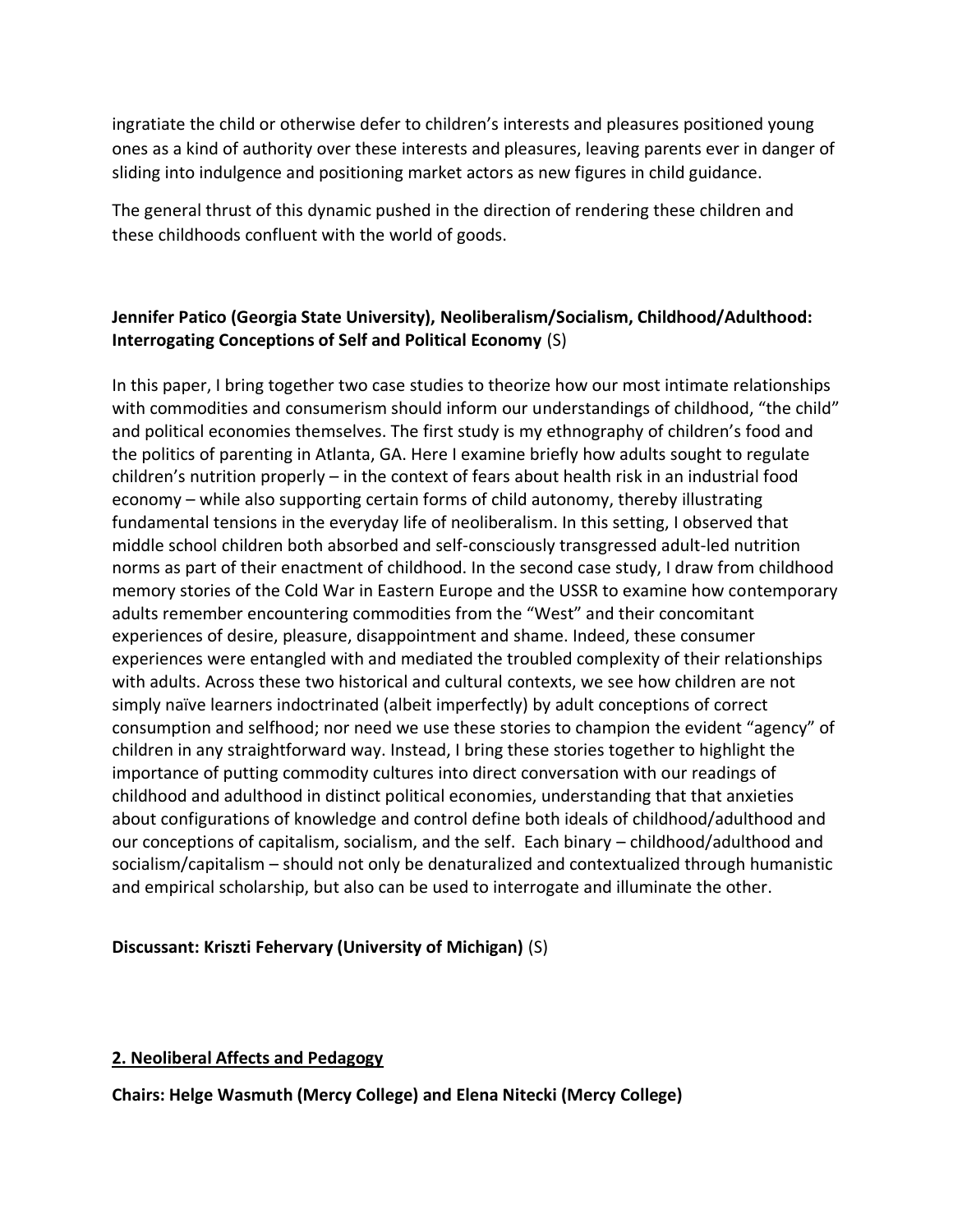# **Scott Ritchie (Kennesaw State University), Pedagogies of Domestication or Liberation? Examining Ideologies of Individualism in U.S. Elementary Schools** (S)

Drawing on data from elementary schools and teacher education classes in the U.S., this session explores the hegemonic domestication of children (Freire & Shor, 1987) through pedagogies of (neo)liberal individualism. We will start by briefly exploring Gramsci's (1971) concept of hegemony and Foucault's (2008) ideas of governmentality and biopolitics as a theoretical basis on which to consider several examples from classrooms. Examining a "child who didn't make good choices," we will explore how schools enforce obedience and compliance within a meritocratic system that pits individual child subjects against one another, obscuring larger social and political contexts. Similarly, we will interrogate the preponderance of hero and savior narratives in schools, from state-mandated curriculum to teachers' discursive practices, and we will explore how such ideological formations uphold neoliberalism by reifying lone actors while curtailing possibilities of collective action toward structural change. We will consider how the atomization of children as individual subjects prepares them to be laborers in a capitalist political economy. Finally, we will review examples of pedagogies that offer counter-hegemonic possibilities for disrupting individualist ideologies. Drawing upon principles of critical literacy, class consciousness, and restorative justice, we will explore how some teachers are pushing back against individual narratives to promote collective liberation.

### **Elena Nitecki (Mercy College), GERM, Capitalism, and Childhood** (V)

This paper will explore the meaning of childhood and its existence at the nexus of neoliberal and capitalist forces. The current globalist economy has resulted in an accountability-driven and outcomes-focused model, which can be summarized as the Global Education Reform Movement (GERM) with its key ideas of standardization, narrowing the curriculum, high-stakes accountability, prescribed curriculum, increased control over teachers, attacks on teacher unions, de-professionalization, school choice, and privatization (Nitecki & Wasmuth, 2019; Sahlberg, 2011). The majority of these "reforms" create negative effects for the child and the family.

### **Helge Wasmuth (Mercy College), GERM & ECEC: Perspectives from Two Countries** (V)

Our work as professors and researchers in the field of Early Childhood Education and Care (ECEC) has allowed us to examine how we live with, care for, and educate young children. We will compare our perspectives from German and American contexts, which enrich the discussion about what ECEC, "play" and "kindergarten" mean in the two countries. Although both are capitalist countries, there are two major differences: the means of funding and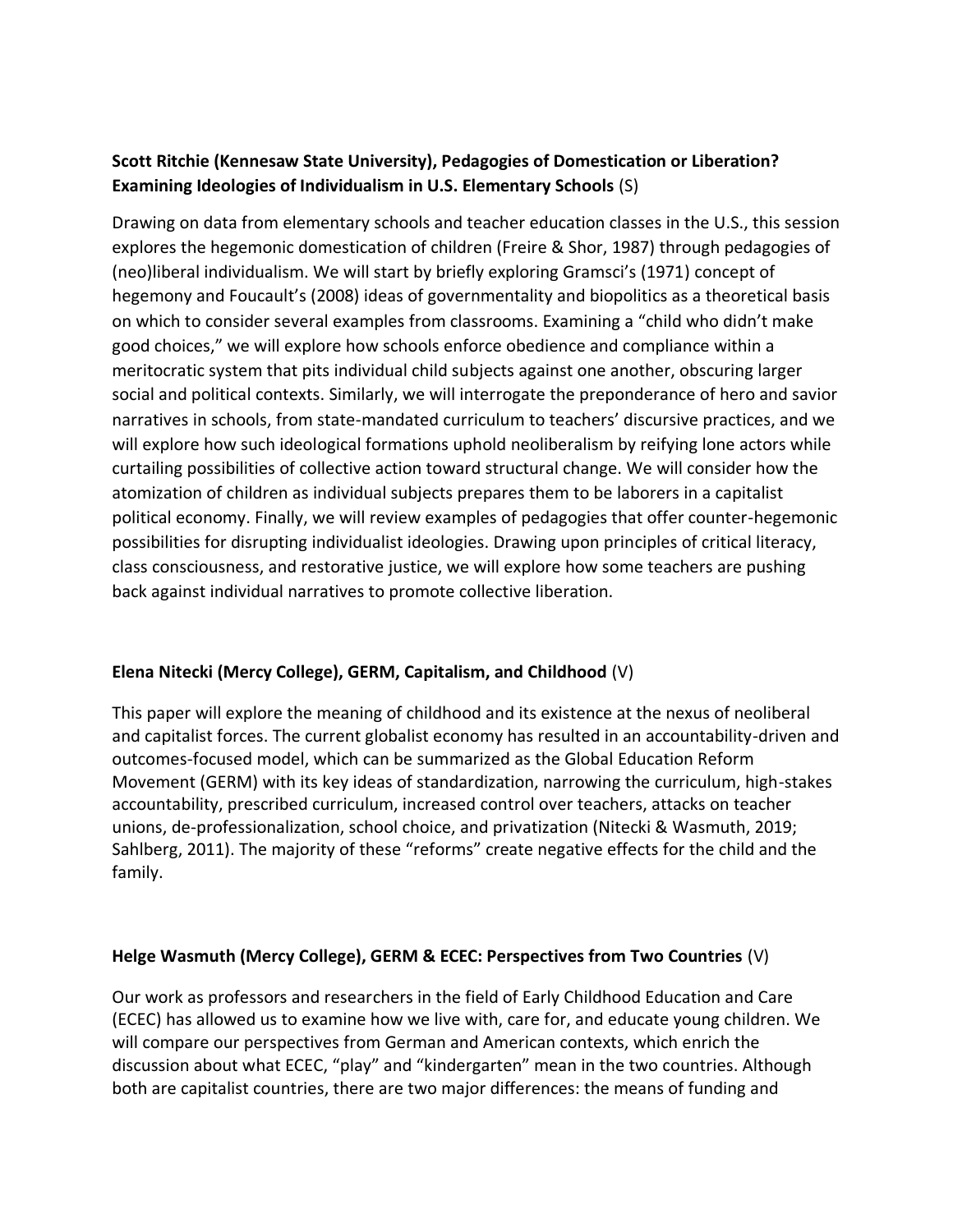providing ECEC; and how early childhood, and especially, education is understood, namely the American focus on learning and academic performance (Biesta, 2013), as opposed to a deeper sense of relational learning (Gergen, 2009) with a focus on "Bildung" in Germany (Siljander, 2012).

By raising these concerns in different cultural and social contexts, we can begin to examine how these issues impact our youngest citizens. In an era of GERM, in which academics and "learnification" are central, the relational aspects and "ethics of care" (Dahlberg & Moss, 2005) are left behind. A broader view presents alternatives that address other areas outside of academics, to create a better foundation for the future generation.

# **K.C. Bindu (Ambedkar University Delhi), Connections and Contradictions with the Affective and Political: Memories of Childhood as Pedagogic Technique in a Gender Studies Classroom** (V)

"I contradict myself, because I contain Multitudes."

### Walt Whitman

This paper will examine various childhood recollections used as pedagogy in a Post Graduate Gender Studies classroom in India. It will be a re-examination of pedagogic techniques of recollection, especially of childhood memories as adult academics and political actors.

The paper uses student exercises of recollection presented as blog posts with visuals as well as class presentations. Thus, methodologically it will be based on a classroom ethnography documented by the teacher. The course in question is titled "Experiencing the Self." Offered in Gender Studies programme of Ambedkar University Delhi in 2019-20 (offline), as well as 2020- 21 (online), the delivery of the course differed drastically.

The students were encouraged to access their own affective selves through writing exercises which were shared with the teacher (and with the class after taking permission). Predictably, the connections with pleasurable and traumatic childhood experiences emerged as creating their adult political selves. But interestingly, a huge amount of contradictions with the childhood affective self and the public presentation of the agential feminist self also emerged during classroom delivery. These contradictions were especially interesting.

#### **Discussant: Elsa Davidson (Montclair State University)** (V)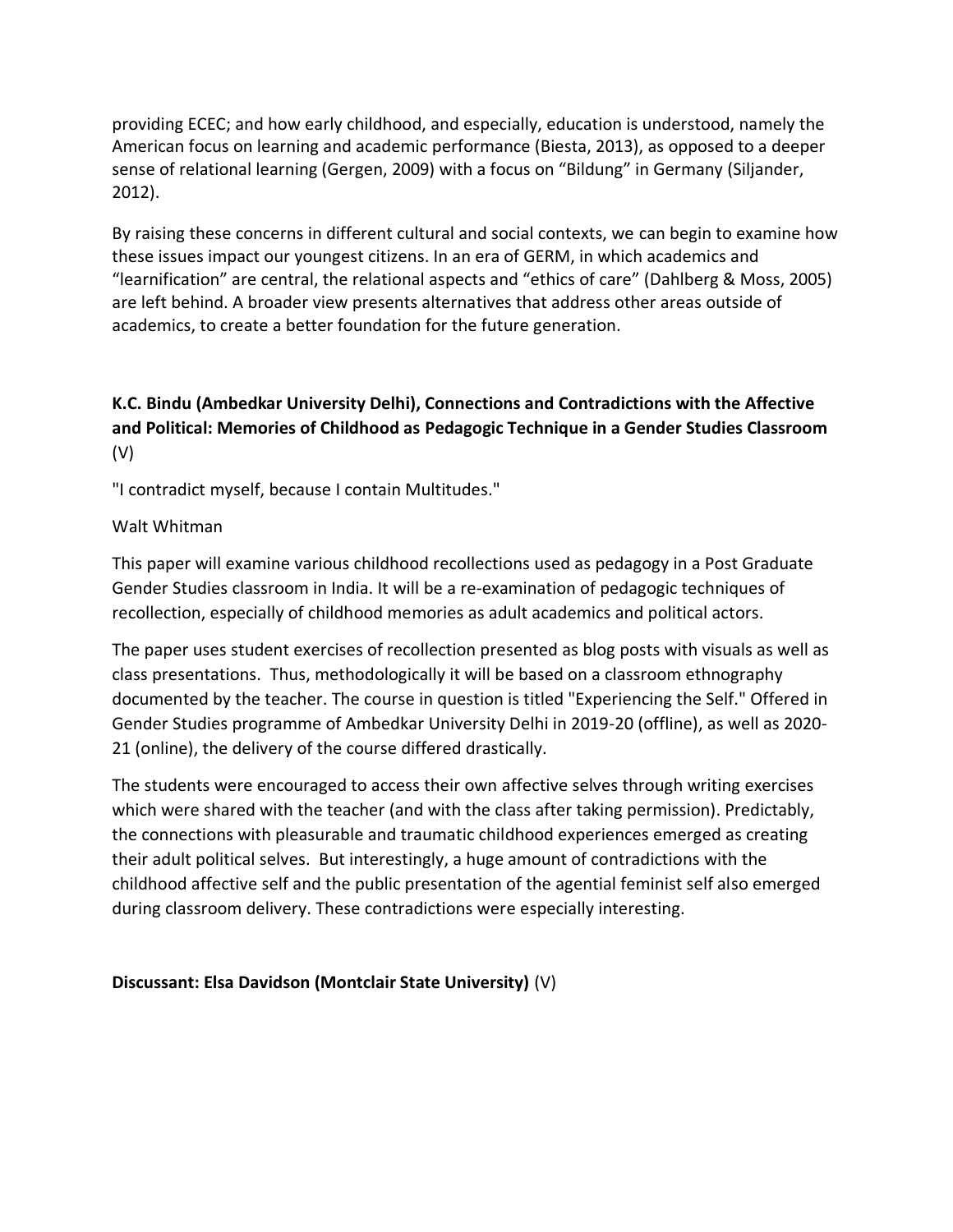### **3. Toys and Games as Lenses on Political Ideology and "the Child"**

**Chair: Ivana Polić (University of California, San Diego)**

# **Adrian Popan (University of West Alabama), Board Games across Economic Systems; Monopoly and Its Socialist Variants: Gazdálkodj okosan! (Hungary) and Bunul godpodar (Romania)** (S)

In what may be the first methodology book on social research, Harriet Martineau ([1837] 1989, p. 113) advised the "student of morals and manners" to not overlook the material artifacts of a society, in order to understand the morals of the society, noting that, for instance, through careful observation of tombstones "the brief language of the death will teach him more than the longest discourse of the living". A century and a half later, Romanian dissident and mystic Nicolae Steinhardt (1995, p. 109) noted how, in a totalitarian system where propaganda replaces the truth, one can still see the "tip of the tail of the wolf disguised as granny" by noticing the small details, unintentionally glossed over.

Armed with these two complementary methodological perspectives, my presentation proposes a comparative analysis of three board games: Monopoly, designed for children and adults in capitalist United States, and well-known world-wide, and Gazdálkodj okosan! [Manage Wisely!] (Hungary) and Bunul godpodar [The Good Housekkeper] (Romania). The first was designed and marketed in Hungary in 1966, as a socialist counterpart to Monopoly, however showing more differences than similarities due to its overt purpose to educate children to becoming good members of the socialist economy. The second is merely a translation of the Hungarian game in Romanian, but with a different graphic design.

My analysis will use the design of the three games as the gates of entry into understanding the social structures which they represent, with the ultimate goal of revealing the "tip of the tail" of both wolves, the capitalist and the socialist.

# **Christian Drobe (Masaryk University), Anti-Nature. The use of plastics in toy design and art in the 1960s** (V)

Plastic became widespread as a material after 1945. When Pop Art emerged in the 1960s, it took up the possibilities of the material. Celluloid, rubber and other polymers had already been experimented with in the 1920s, for example by Naum Gabo or László Moholy-Nagy, but it was only now that plastic became an integral part of commodity culture and was taken up directly by artists such as Donald Judd, Andy Warhol and Tom Wesselmann. One example of the success of toy design in this process was the first Barbie, released by Ruth Handler at the New York Toy Fair in 1959.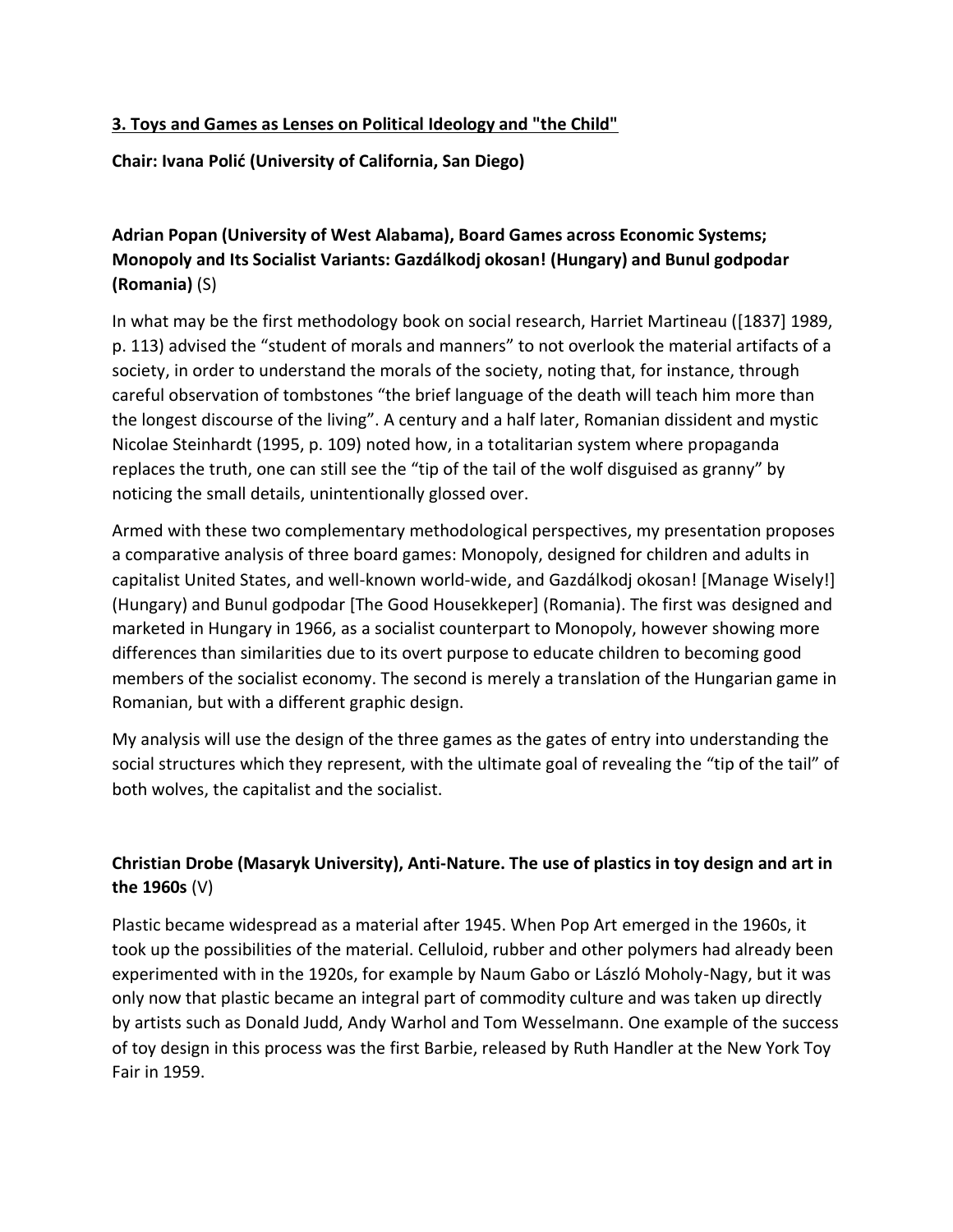However, plastic also advanced to a popular material on the other side of the Iron Curtain, especially in the production sites for toys such as the Leningrad rubber factory "Red Triangle" or the Lenigrushka doll factory in the Soviet Union, but also among artists such as Libuše Niklová (CZ) or Renate Müller (GDR). The article traces the emergence of artificial worlds in 1960s toy design and the role of plastic as a fabric between East and West. In contrast to what has been seen so far, inflatable toys, but also plastic furniture on both sides provided a cheap, easy to disassemble use for broadly effective devices for education. As Libuše Niklová said in 1971, "the future belongs to plastic". But it was precisely this kind of de-naturalization that in the long run promoted alienation, and plastic was soon seen as environmentally harmful and unhealthy.

# **Ivana Polić (University of California, San Diego), "Out with the old, in with the new!": Toys as markers of post-socialist childhoods** (S)

This study looks at the multidimensional role of toys during the 1990s in post-socialist Croatia. Drawing upon collective biography, private toy collections and available scholarly literature, it explores the influence of toys in shaping both child's identity and changing ideals of / ideas about childhood . It aims to show how toys acted as both markers of a child's identity vis-a-vis class and space through capitalist products (East vs. West) as well as indicators of shifting notions about childhood in the post-socialist realm. The contribution of this project is two-fold, as it connects and exposes both private and public perspective on growing up in post-socialist central and eastern Europe. On the one hand, by challenging conventional depictions of childhood as a shielded, protected life phase, it directly exposes children as actors and agents in shaping their post-socialist societies through material culture. On the other hand, moving away from the prescriptive normative theories of childhood development, it provides an insight into the private, subjective perception of toys as windows into oneself and objects that, through material dimension, affect the child's visions of themselves and their role in nuclear and local community.

### **Discussant: Olga Shevchenko (Williams College)** (V)

### **4. Shaping Bodies, Feelings, "Productivity" in Socialism and Neoliberalism**

**Chair: Elsa Davidson (Montclair State University)**

**Barbara Turk Niskač (Institute of Slovenian Ethnology), Children's self-management: from socially useful to invisible work** (V)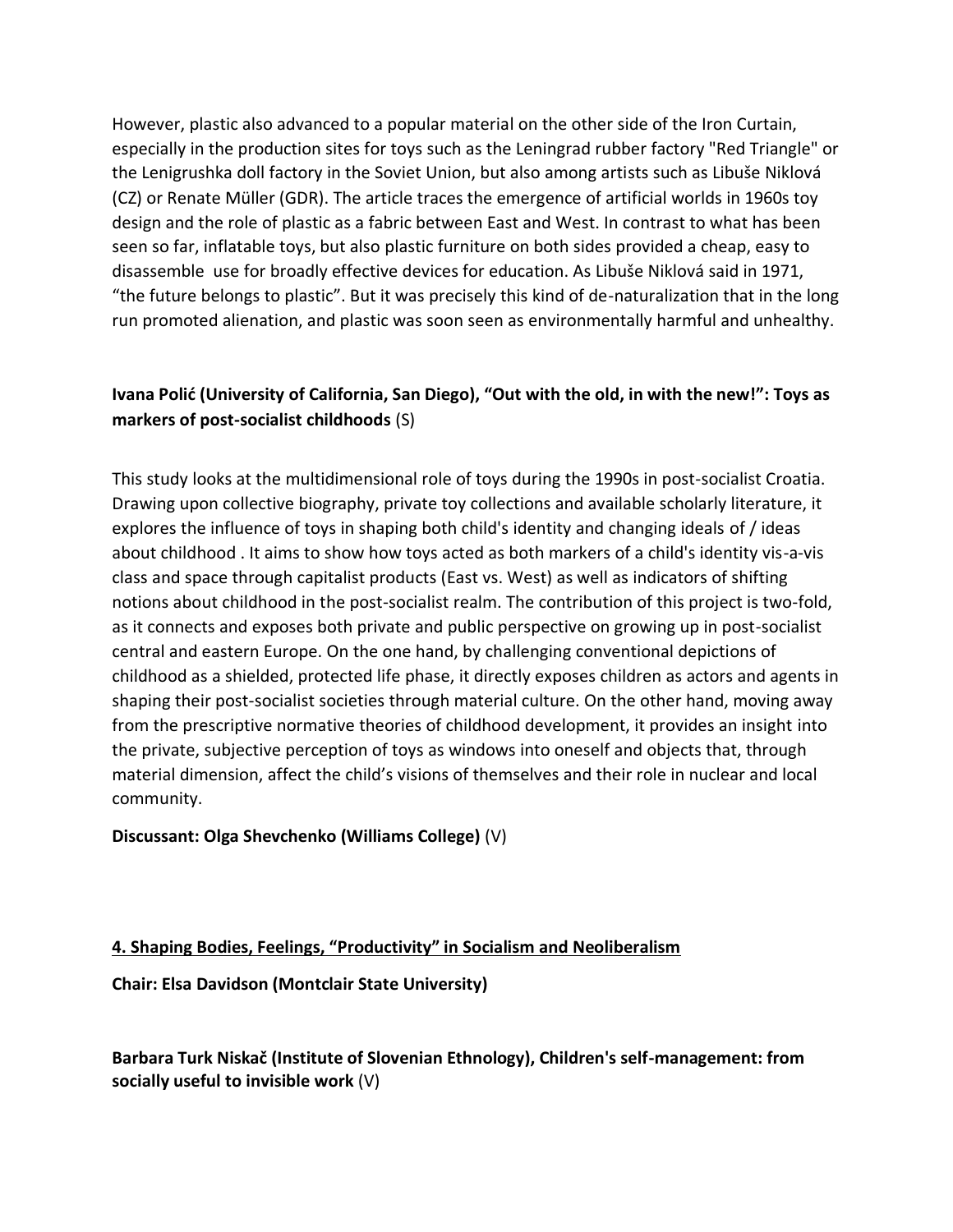Drawing on a study of the changing conceptualizations of work and play in childhood along different political and socio-economic circumstances, and an analysis of the children's magazine Pionirski list (Pioneer Magazine), the presentation discusses the role of children's work in socialist Yugoslavia with a focus on self-management.

Yugoslavia proclaimed workers' self-management in the 1950s, distancing itself from other Eastern Bloc countries that practiced centralized management of their economies, which also influenced children's experiences. The pioneer organizations were implicitly meant to represent self-management in organizations, clubs, schools, and the local community. The Pionirski list regularly portrayed children as self-managing pioneers who actively participated in shaping social reality, and at the same time the magazine built and reproduced the construct of the child as a self-managing pioneer. Children learned self-management through participation in pioneer cooperatives, pioneer clubs, housing councils, school councils, working brigades, pioneer savings banks, and summer camps, to name just a few of the activities that would prepare children to take an active role in worker self-management of state institutions and Ufactories in the future. The schools themselves were organized according to the principle of self-management, which vertically linked the micromanagement of children's daily lives with other state structures: each class elected a class representative who met regularly in school assemblies, and school representatives participated in discussions at local community meetings. Semi-structured interviews with children growing up in Yugoslavia's time, on the other hand, reveal that while children at that time indeed had a place in the community where they could gather and shape it according to their needs and desires, the incentive to participate in these activities did not always come from the bottom up. Finally, the presentation also aims to open up a discussion about the transformations of children's work after the fall of socialism along the neoliberal ideology.

### **Elsa Davidson (Montclair State University), The Politics of Empathy in North American Childhood** (V)

In public and private K-12 education in the contemporary United States, a skills-focused emphasis on empathy has been central to the implementation of SEL, particularly during the last two decades. As subjects of empathy training, children are individually encouraged to augment their social-emotional skill-sets, a goal that has been hailed as morally and economically critical to individual success and advancement in public and popular discourse about child-rearing and education. In this paper, I read efforts to actively cultivate empathy in children within school and private therapeutic contexts as a dynamic of responsibilization; via empathy skills, children can mastermind their own economic security and individual advancement, and be figured as repairers of stress and conflict within their communities—a dynamic that avoids recognition of the failure of neoliberal policies which have for decades produced rampant inequality, insecurity and exclusion as opposed to prosperity and inclusion, and that assumes that individual children's emotional skills offer solutions to what are widely recognized to be profoundly structural problems of systemic racism and disinvestment.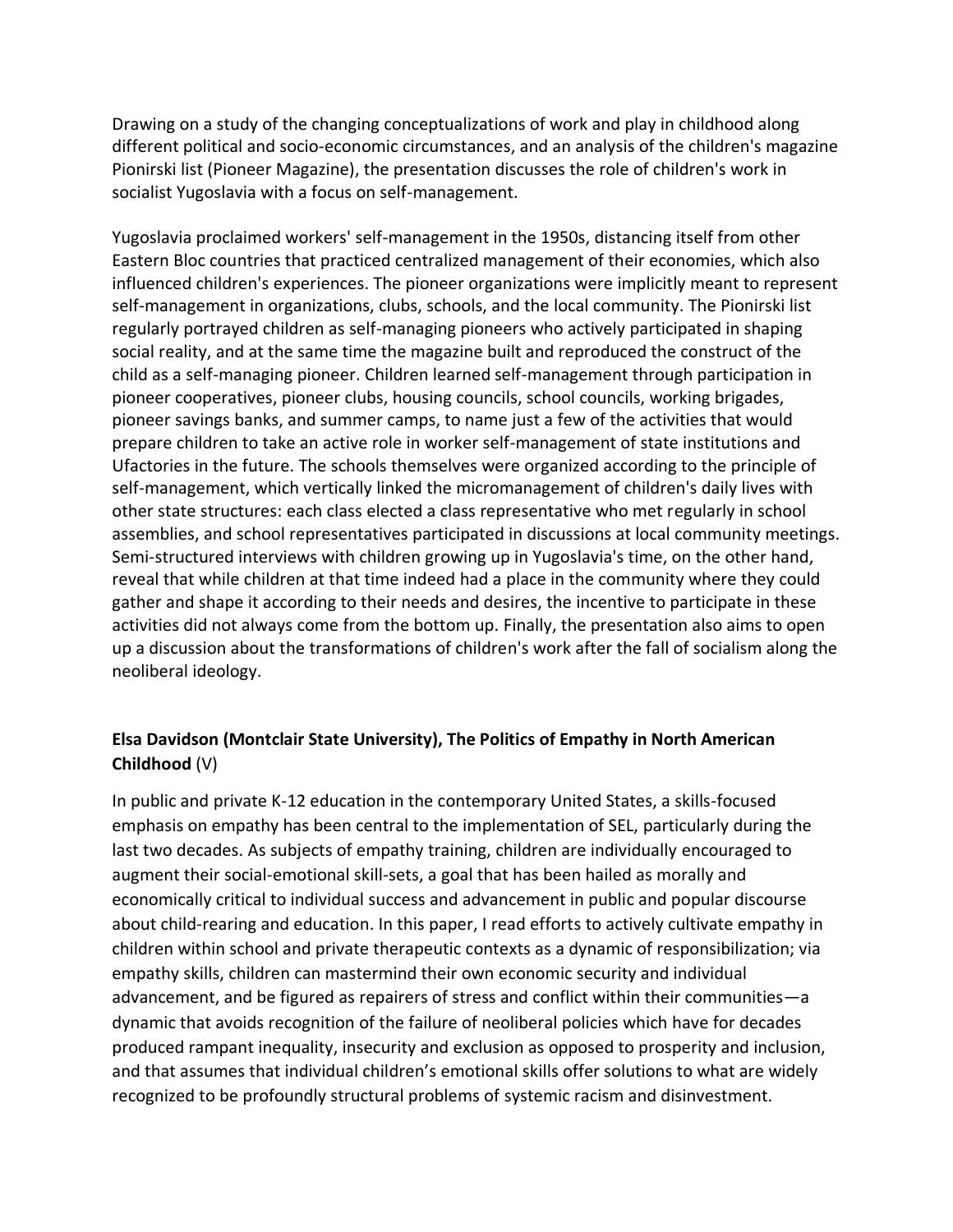Moreover, I argue that this preoccupation with children as empathic subjects can be understood in relation to an ambivalent and anxious empathy-focused national discourse, in which calls for, and displays of, empathy in the wake of traumatic national events and in response to lived experiences of inequality are extolled (by progressive critics of neoliberal policy and systemic racism) and also shrilly mocked as weak (by conservative defenders of a status quo defined by neoliberal policies and systemic white privilege). As empathic subjects in training, then, children become participants in a hopeful but individualizing politics that emphasizes the power of the empathic self. And yet, in its focus on inclusiveness and awareness of others, empathy education may prime its subjects to align with extant and intensifying challenges to an exclusionary neoliberal paradigm focused on broadening infrastructures of care.

### **Karīna Vasiļevska-Das (Riga Stradins University), Managed Corporeality of Young Children in Latvia as a Reflection on the Soviet Past** (V)

In this talk I explore the practices enacted by a fringe group of parents involved in "bodyintensive parenting" -- the type of child-rearing that privileges close physical contact between parents and young children in post-Cold war Latvia. I introduce the concept of "managed corporeality" which refers to the corporeal engagement with children by the parents and medical professionals. Such care is performed both on an individual and collective level to turn children into successful and healthy adults. While the "body-intensive" parents actively seek to counter the Soviet heritage, they also embrace some of the medical practices that originated in the Soviet period. For example, while contemporary mothers are working through what I term "intergenerational lactation trauma" which involves addressing the perception that the Soviet generation was deprived of breastfeeding because of insensitive care, they also believe in minimizing baby tonuss via medical massage, which as a practice can be traced to the Soviet field of healing physical culture (ārstnieciskā fizultura/Лечебная физкультура). In order to explain this paradox, this talk focuses on the contemporary Latvian parents' engagement with the principles of "secure attachment" and what it means to raise a free and secure Latvian child. I focus on the corporeal and haptic aspect of this type of novel parenting to argue that contemporary parents engage in the "managed corporeality" differently from the previous generation, who fixated on tempering and hardening the body (Kelly 2007) or emotional toughening (Stryker 2012). Yet, I also demonstrate that "managed corporeality" has retained traces of corporeal care that focuses on privileging physiological symmetry and straight backs.

### **Katherine Martin (Rutgers University Camden), Drawing Inside the Lines: Oppression and Socioeconomic Exclusion in the Conceptualization of the Creative Child** (V)

The concept of the creative child is a socially constructed norm steeped in idealization, romanticism, and childhood innocence. This portrayal emerges in the US and Europe in the early 20th century, and gains momentum until the children's creativity culture-bomb of the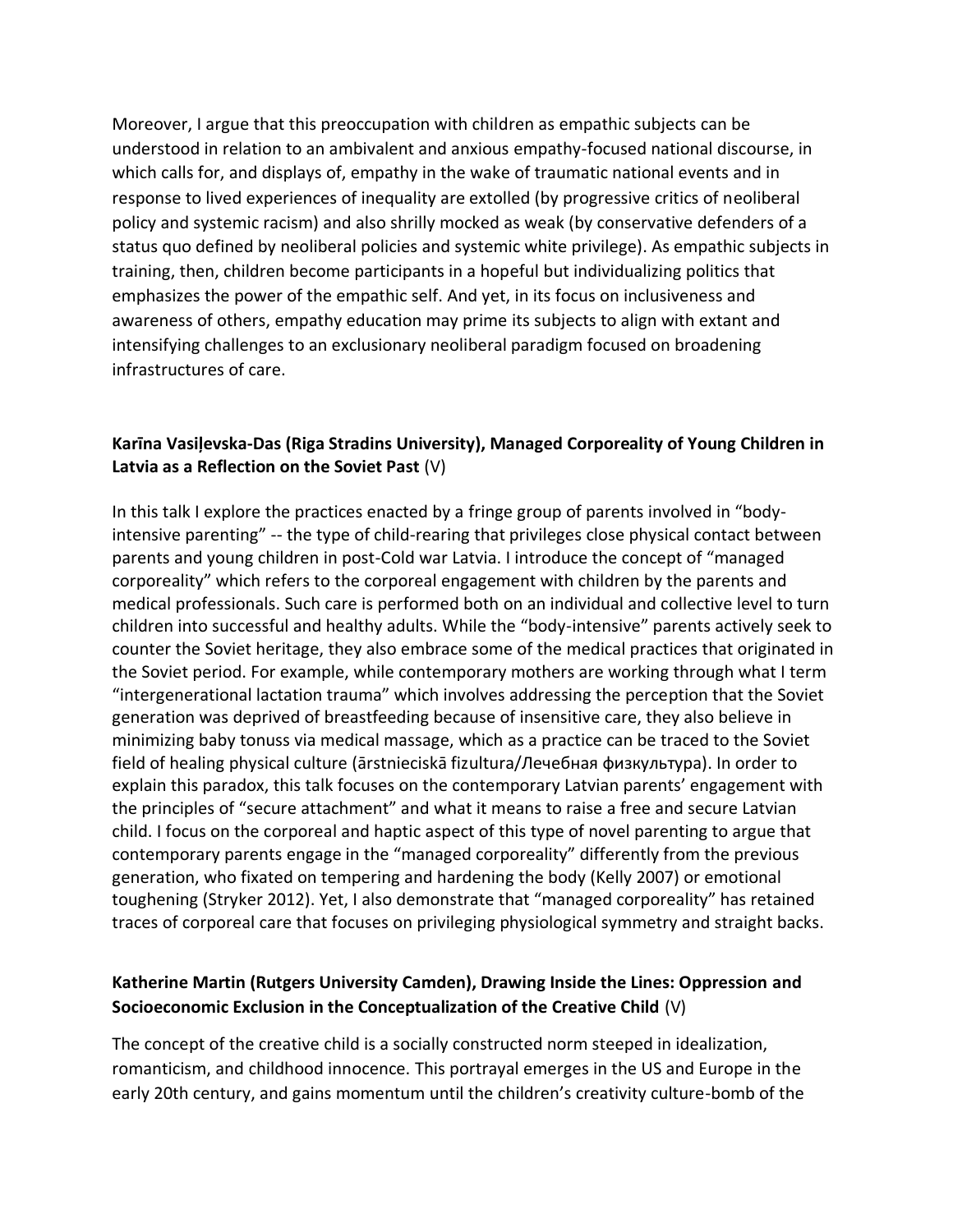1950's and beyond. In literature, visual media and other popular culture, the supposed enigmatic nature of children's imaginations are uncontested, harnessed alongside creativity that is inherent, and which gradually unfolds. Through closer examination one can see that not all children are included in this narrative. The concept of the creative child is situated within racial, gendered, ageist and socioeconomic underpinnings. While work has been done to investigate how race and art education intertwine, making art a place of inclusion/exclusion, more scholarship is needed to understand the dangers of the rhetoric of the creative child. Cultural and economic phenomena, such as children's art classes that claim to cultivate creativity, as well as marketing for children's art materials, like Crayola Crayons', that use campaigns focused on imagination, creative expression, and futurity, make clear socioeconomic power dynamics that exist within concepts of productive childhoods, hidden within structural inequities. How can an intersectional perspective of the creative child can help bring attention to hidden oppressions perpetuated by this naturalized trope of childhood identity? I employ theories focusing on social reproduction and critique of liberalism to analyze the productive child and capitalism, in conjunction with Bourdieu's theories of cultural capital and children as investment. My own theory of socio-spatial intersectionality emphasizes the interconnectedness of intersectionality and space as a framework examining identity construction and embodiment. Through these lenses the capitalistic undercurrent of the creative child is exposed, as well as how this naturalized assumption of childhood reinforces the perpetuation of colonial ideals, and designates who is included, and who will never be.

### **Cassandra White (Georgia State University), Mythical Milestones and Neoliberal Imperatives for Weaning: Pressures on Parents who Practice Extended Breastfeeding in the U.S.** (S)

Breastfeeding has been re-normalized to some extent in the United States in the past few decades, and the majority of infants are now breastfed or receive at least some breast milk during infancy. However, the lack of a federal paid parental leave mandate, among other factors, make it difficult for most parents to continue breastfeeding beyond a few months. Only a small percentage of breastfeeding parents practice "extended" breastfeeding, defined here as at least two years. The practice of breastfeeding children into toddlerhood and early childhood was once common worldwide, but in the contemporary context and since the development of infant formula, it has come to fall outside of the category of "normal" behavior and thus, is often seen as "out of place," to use Mary Douglas' concept for understanding taboo and stigma. As part of an ongoing ethnographic study with parents who practice extended breastfeeding and different types of child-led weaning in the U.S., I have collected a number of stories in which parents were told that certain developmental milestones (for example, eruption of teeth, interest in solid foods, first steps, and first words) signaled a time to begin the weaning process. This unsolicited advice comes not only from family and friends but also from pediatricians and other physicians. In this presentation, I will discuss how popular imaginaries of biological milestones of weaning imperatives correspond to neoliberal cultural attitudes and moral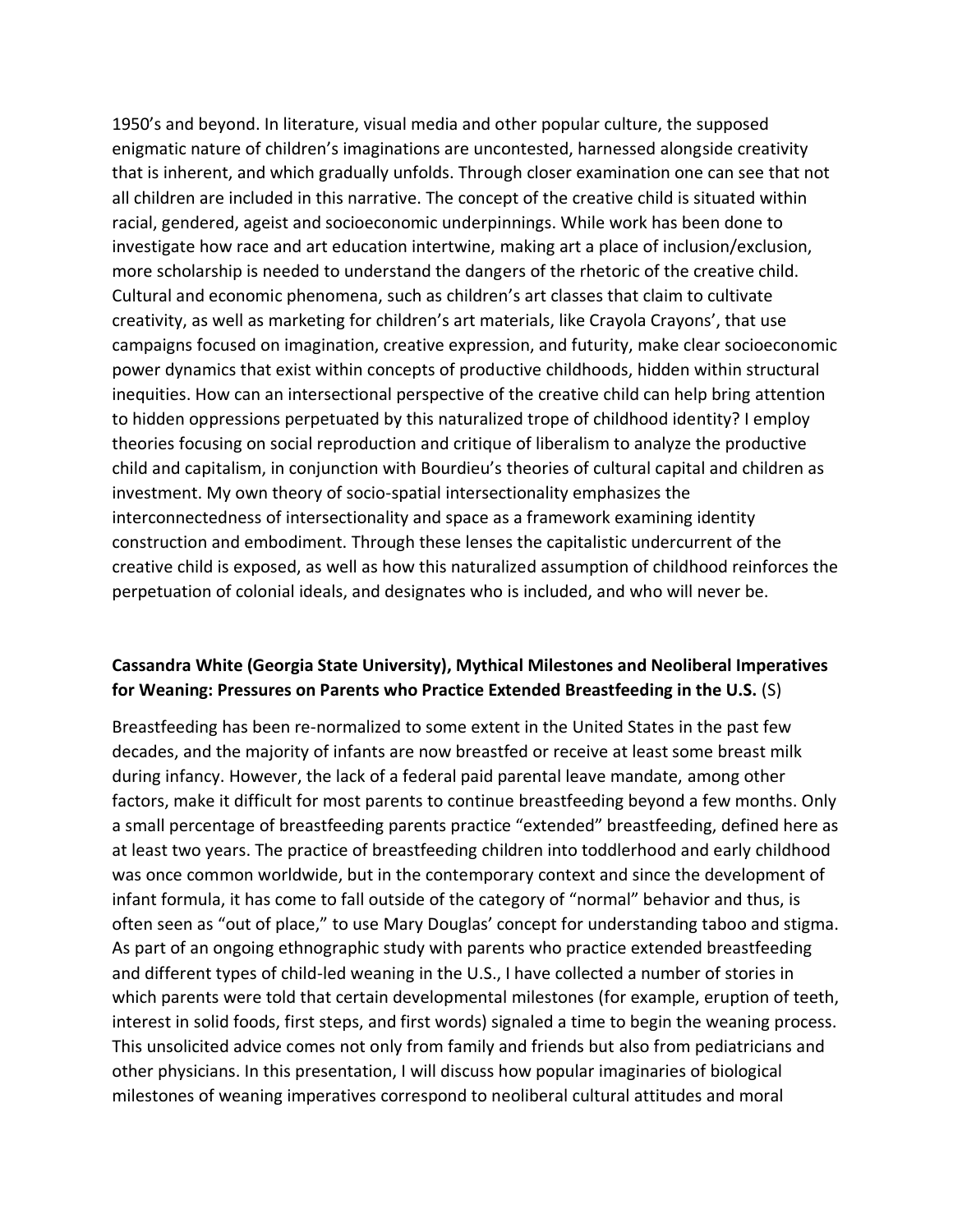anxieties (which can spill over into biomedical thought) about parenting choices, adult productivity, child and adult sexuality, and children's physical and psychological development, especially in terms of children's eventual capacity to individuate and become "productive" members of a capitalist society.

#### **Discussant: Jennifer Patico (Georgia State University)** (S)

# **5. Pop Culture, Candy Wrappers, and Church: Childhood during the Cold War Twilight in Romania, Yugoslavia, and the United States**

**Chair/organizer: Ana Croegaert (Field Museum, Chicago)**

# **Snežana Žabić (Loyola University, Chicago), I Don't Subscribe to Either Point of View: Growing up Nonaligned in Yugoslavia during the Cold War** (V)

It's the summer of 1987, and Yugoslav workers' vacations are subsidized by their companies' labor unions. Children without parents, or whose parents and caregivers are unemployed or low-income, can become summer campers under the care of employees of state-subsidized charitable organizations. It's the Montenegrin town of Čanj, and we are in one of those summer camps. The campers are between 11 and 14 years old, from Macedonia, the southernmost republic in Yugoslavia. One exception is the American girl whose parents had emigrated to the US from Macedonia. At the summer camp talent show, she sings "Russians" by Sting, a song expressing fear of a nuclear holocaust and hope that World War Three can be averted.

This paper is an autoethnographic look back on that moment at the talent show and the realizations that I came to as a 13-year-old Yugoslav child in attendance, listening to the American girl sing the simplistic refrain: "Believe me when I say to you / I hope the Russians love their children too." I will explore how the media shaped a generation that came of age in the final decade of Yugoslavia. Yugoslavia, a founding member of the Nonaligned Movement, was a country where (pop) culture products of both "the East" and "the West" were freely imported and consumed in a mixed economy that had introduced elements of market capitalism into the overall socialist structure. I will also reflect on the question why the interest in and myths about the Cold War era persist more than three decades after its official end.

# **Ana Croegaert (Field Museum, Chicago), A Communism of a Different Sort: American Church and Refugee Kids in the Cold War Twilight** (V)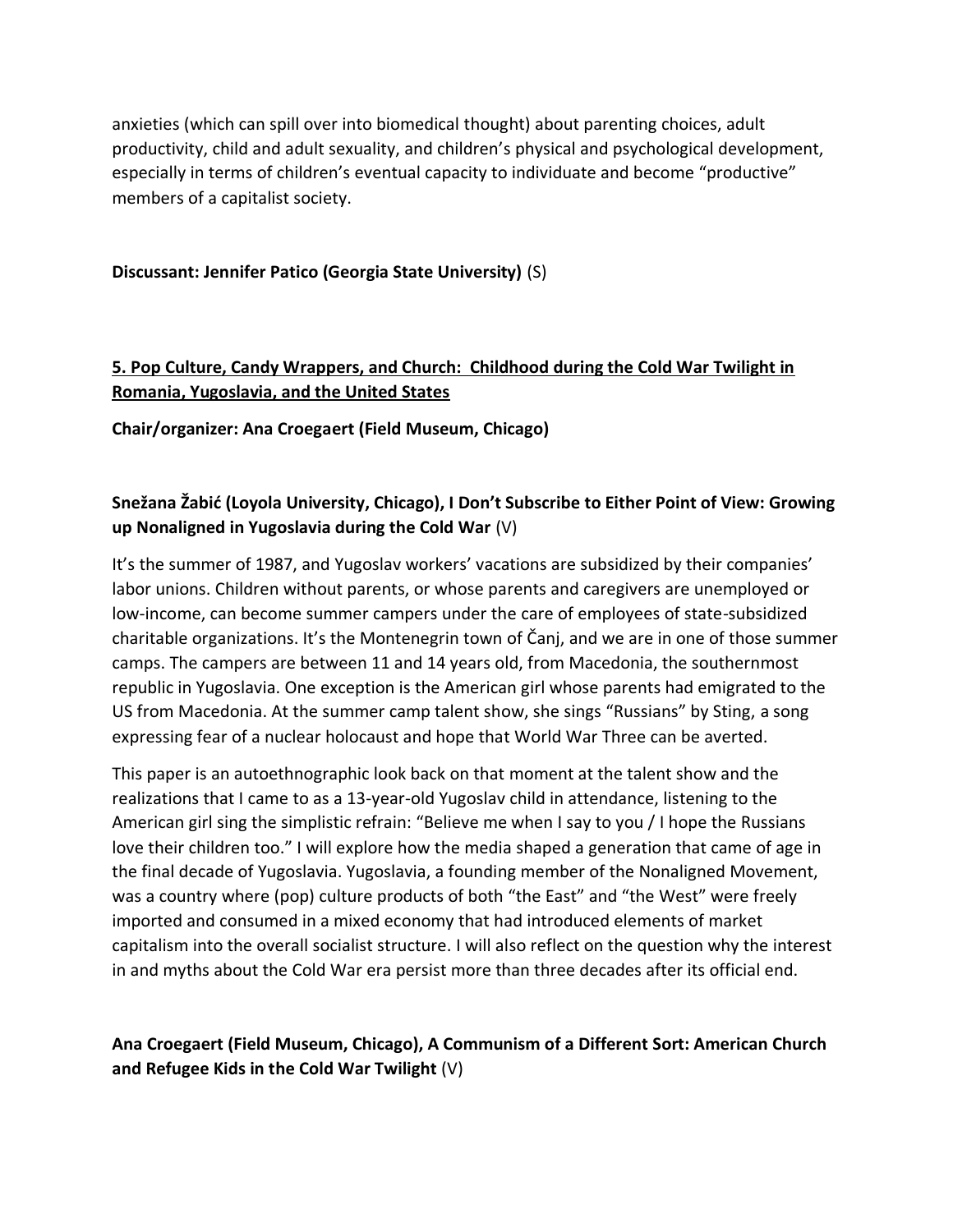During the 1970s a faith-based intentional living community flourished on Chicago's north side. Mennonites who had worked as development missionaries in subsaharan Africa, Methodists involved in anti-war actions and racial justice work, Jews, Catholics, Episcopalians, Baptist descendants of the Great Migration up from the South—all were part of this experiment with communal living. I spent my earliest childhood years in this space where we shared the reproductive labor of everyday life and adults pooled their wages—regardless of occupation to support the commune. While socialist principles grounded some of the community members' actions who referenced, for example, the Marxist phrase, "From each according to his ability, to each according to his needs," religious discourse derived from Anabaptist theology provided formal explanation for the collective's work—a communism of a different sort. Simultaneous to the 1980 Refugee Act, which for the first time established federal administration and protocols for refugee admissions, the community became involved in refugee resettlement, and, starting when I was 8 years old, my friends included children in families fleeing political violence in Cambodia and El Salvador. In this paper, I use autoethnography, archival materials, and adopt the lens of "play" to explore religious discourse and representations of children and family forms in relation to refugee life in the community's city, and ask: what socialities and relationships are imagined here?

# **Ioana Szeman (Roehampton University), Street Parades, Queueing and Collecting: Child's Play in Socialist Romania** (V)

This paper engages with constructions of childhood in socialist Romania in the 80s, using an autoethnographic lens and archival materials. It focuses on the lived experience of being a pioneer, a member of the state sponsored children's organization, in parallel with children's practices of post-consumption, such as collecting and trading the packaging of consumer goods, especially sweets of foreign origin. The 80s saw shortages of food that led to food rationing in Romania, as the leadership of Nicolae Ceausescu turned into a dictatorship and personality cult. Children's experiences of participating in public activities that bolstered the personality cult under the guise of pioneer activities, along with their experiences of queueing for food and practices of turning the packaging of rarely available foods and sweets into collectibles, provide lenses for understanding the conflicting messages directed at children in that period. Using the angle of play, I show how the ideologies of socialism and capitalism both shaped the experience of being a child in Romania at that time. The seductive aspects of participation in public life, as pioneers, and the attractiveness of foreign goods, rarely available, as well as the playful interpretation of queueing as a leisurely activity, show how children carved their own imaginative journey through a system that was increasingly oppressive for adults.

#### **Discussant: Helen Schwartzman (Northwestern University)** (V)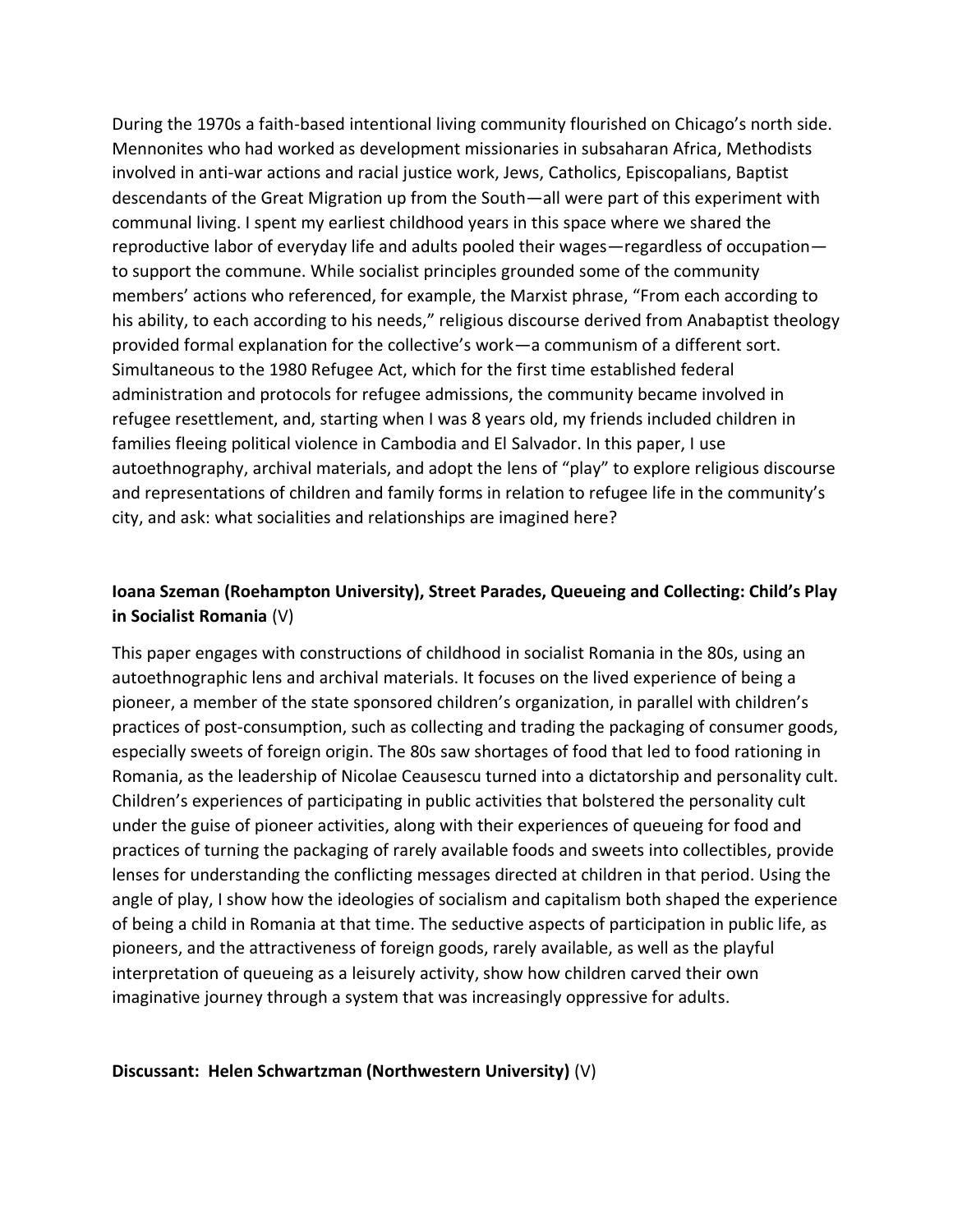### **6. Youth Sexuality and Political Subjectivity in Late Socialism and Capitalism**

**Chair: Brendan McElmeel (University of Washington)** 

# **Tim Gitzen (Hong Kong University), Non-neoliberal Sexualities: A Different Sort of Queer Youth Guidance** (V)

Queer historians have detailed the ways the rise of late capitalist societies have led to the burgeoning of white, middle-class gay and lesbian enclaves (e.g., D'Emilio 1993; Altman 2000). Lisa Duggan (2003) famously posited that this has led to a form of homonormativity, a gendered, raced, and classed normative position of the homosexual tied to the deepening reach and thrall of neoliberalism. Similarly, such homonormativity and intelligibility has reached into youth sexuality (Talburt 2004), whereby to be a good neoliberal sexual subject is not necessarily to be heterosexual, but to be a good consumer, monogamous, and discernable. What, then, of queer youth sexuality that moves sideways (Stockton 2009), that is guided into communal rather than individual terrain and emphasizes immediate relations rather than future promises? This paper uses the Norwegian teen web drama Skam (translated as Shame, produced by public television channel NRK P3 and broadcast from 2015 to 2017) to challenge neoliberal youth sexuality and present an alternative form of guidance. The show features both straight and gay couples in high school, and while earlier seasons explore more neoliberal and capitalist interventions into sex and beauty around the straight couples, the third season's emphasis on a queer relationship proffers a different sort of intervention. I argue that when compared to both other couples in the web drama and the notion of homonormativity more broadly, queer youth sexuality lends itself here to a non-neoliberal subjectivity that finds value in communal and undefinable characteristics rather than individual and categorical imperatives.

### **Mridula Sharma (University of Delhi), Beauty in/and Art: A Socialist Critique of Capitalism** (V)

William Morris claims that capitalist structures sanction elitist art and advocates for artistic representations when they inhere in their creation a utilitarian value. His contestation concerning the suppression of art by the modern civilisation is particularly significant to examine the consequences of capitalism on the experiences of childhood, for Morris suggests that capitalist networks inhibit children's creativity by placing greater emphasis on outcome and purpose. In addition, Naomi Wolf's delineation on the establishment and the development of the beauty myth underscores the sustenance of patriarchal metaphysics despite advancements in media literacy. That young girls are exoticised in Calvin Klein ad campaigns and sexualised in GUESS Jeans ads compel the evaluation of the contemporary subculture that is rooted in 'capitalist patriarchy.' Its effect on developing experiences of childhood and adolescence is equally significant for the assessment of the operation of capitalism. My paper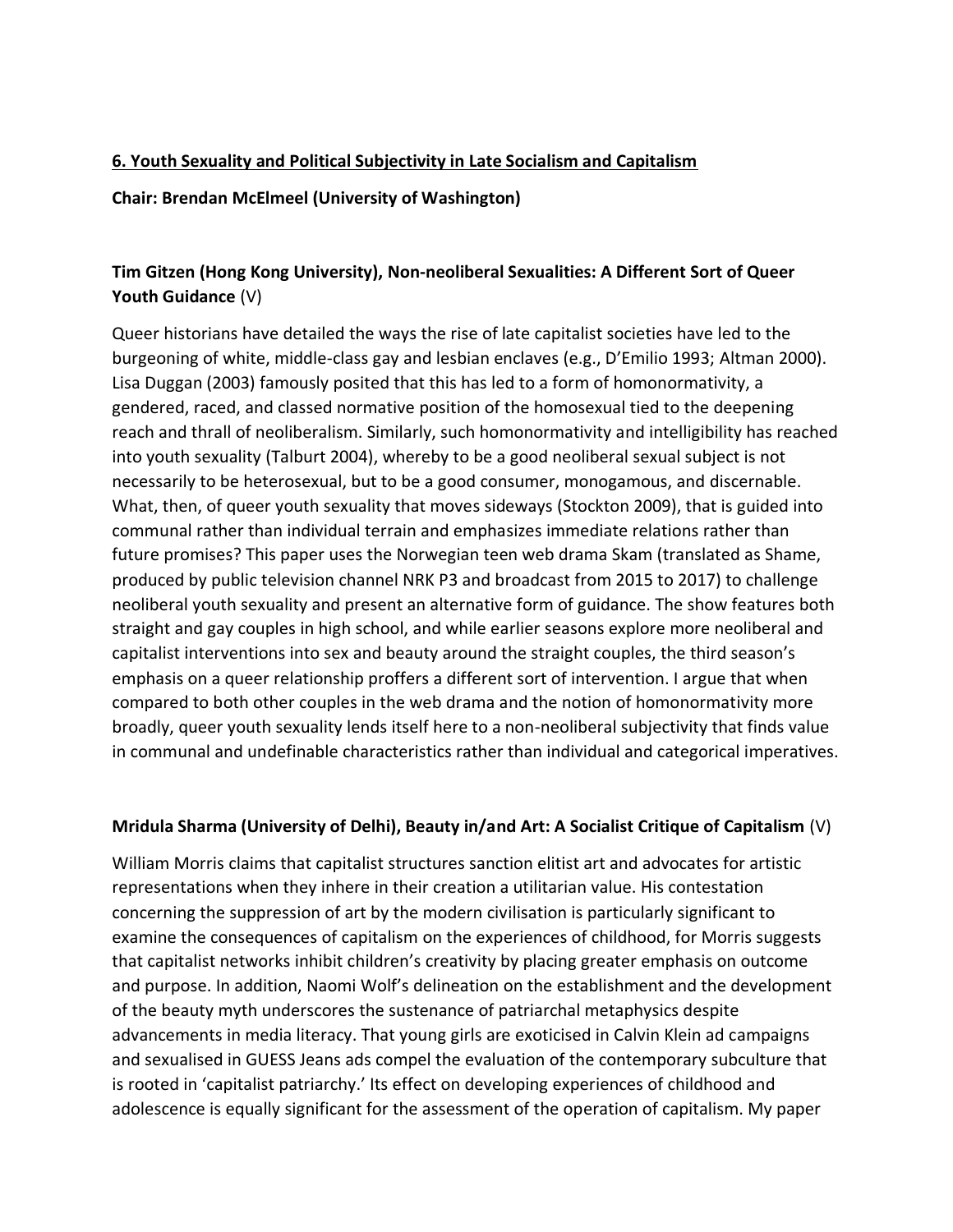attempts to examine the ramifications of capitalism on children by keeping in mind both Morris' evaluation of capitalist intervention in art production and Wolf's investigation of media practices. It also briefly explores the possibility of a socialist renaissance in reshaping both sensory (the beauty myth) and material (art production) aspects of children's engagement with contemporary political and economic systems.

# **Brendan McElmeel (University of Washington), But What If It's Love? Intimacy and Vospitanie in the 'Generation That Will Live Under Communism'** (V)

From the pages of Soviet Pedagogy to the closed meetings of the Komsomol Central Committee, the need for comprehensive sex education was a frequent topic in the Thaw-era Soviet Union (1953-1968). Recognizing that young people's sexual behaviors and attitudes were changing in ways similar to their counterparts in the West during these years, Soviet experts and youth activists expressed optimism in the power of Soviet socialism and scientific expertise to guide young people toward a model of socialist intimacy that would be more fulfilling and more stable, personally liberating and beneficial to the collective. While this vision did not materialize as a school program for many years, moral education (vospitanie) for a properly socialist intimate life was the focus of artistic production, Komsomol agitation, and didactic literature. State institutions like the Komsomol, the Ministry of Health, and the Ministry of Education published various works to help young people recognize "true love," understand the basic biology of sex, and to conduct their intimate and family life "in the communist way." This paper synthesizes that literature to explore how Soviet authors imagined youth sexuality in the "rolling out of socialism," and asks what relationship these texts show to broader changes in social life. Soviet authors of the time argued for a model of sexuality that emphasized the promise of socialist love, and the malleability and environmentally variable nature of sexual desire, creating a tension between the imperative to respect young peoples' feelings and to guide them toward the "correct" path.

### **Discussant: Eliot Borenstein (New York University)** (V)

### **7. Socialism and Capitalism in Conversation: Film, Literature and Social Media**

**Chair: Sarah Phillips (Indiana University)**

**Elena Popan (Texas Tech University), Andrey Khrzhanovskiy's The Glass Harmonica (1968): A Critique of Capitalism, Socialism, or Just a Fairy Tale for Children?** (S)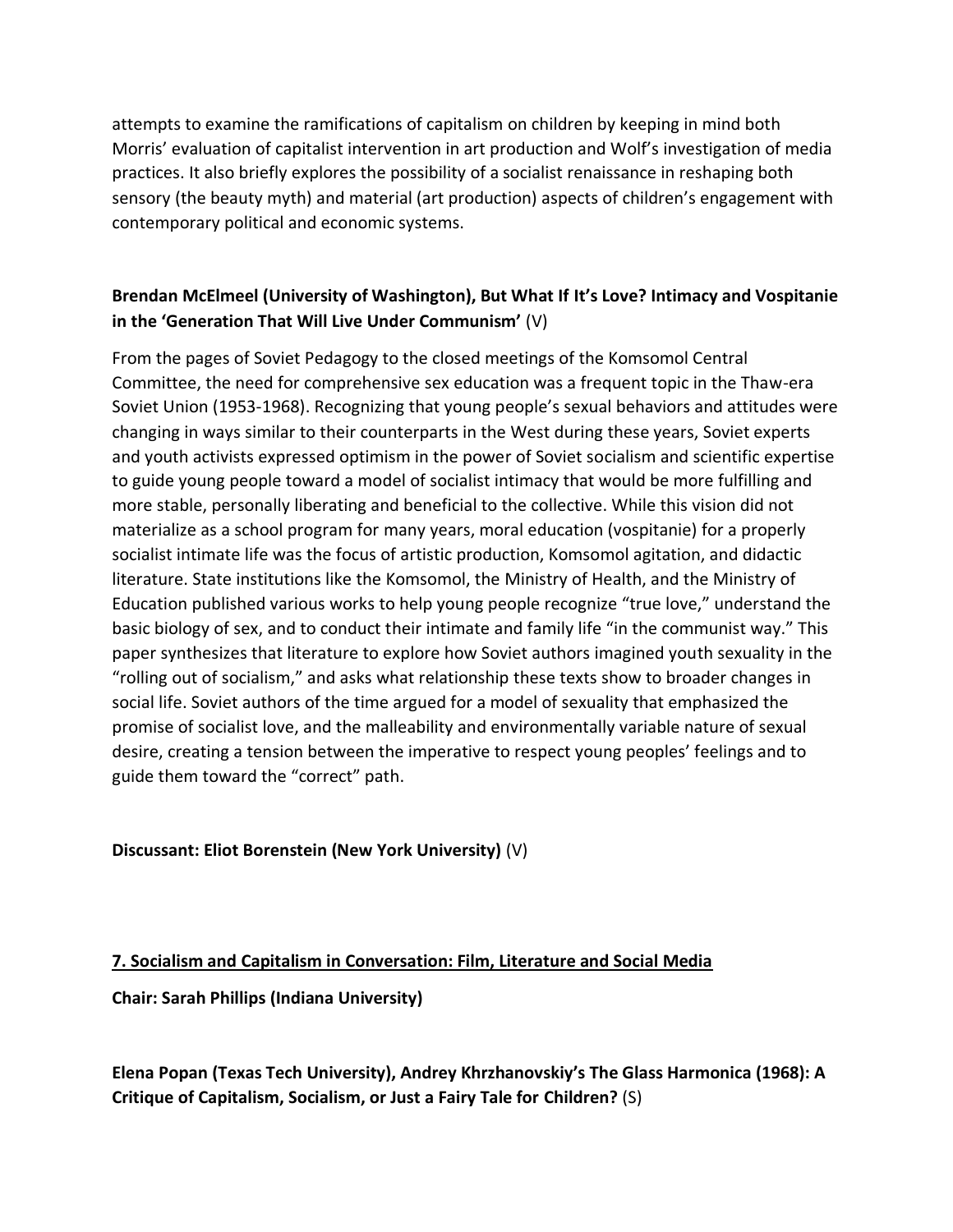The relaxation brought by the Thaw in the 1960s translated into a stylistic and thematic renewal of the Soviet animation, which was primarily didactic and propagandistic before. In addition, because the communist authorities considered it a less serious art form, mainly associated with childish innocence, and therefore not so dangerous, Soviet animation was able to reveal its subversive potential and become eventually a tool for communicating social and political issues(Orosz, Calavert Journal.com). Made in 1968, Andrey Khrzhanovskiy's Steklyannaya garmonika/The Glass Harmonica is such an example of subversive animation. Its plot revolves around the hate of the "Yellow Devil", a rich city governor, for a glass harmonica, a rare and precious instrument because its sound inspires higher thoughts and fine actions. The governor does everything in his power to erase any trace of the instrument and those who play it. The red carnation, which embodies the power of the instrument, withers, and everybody who touches it gets immediately arrested, except for a boy, in whose hands the flower blooms again. After several years, the boy, now an adolescent, returns to the city and the sounds of his new magical glass harmonica reveal the good side of each inhabitant of the city. The instrument is shattered again by the governor, but this time a multitude of carnations force him to disappear in the shadow.

Despite the film's abundant imagery that can be seen as a critique of capitalism, The Glass Harmonica was promptly banned. Many critics affirm that this came as no surprise, since the film is a harsh satire of the communist system, and especially of the toll it took on the artists through censorship. But if that's the case, is it also a critique of socialism, whose precepts represented the backbone of the Soviet system? Unless Khrzhanovskiy used the anti-capitalist imagery solely for distraction (which is hard to believe and can be easily counter-argued) the answer should be no, and the film suddenly seems paradoxical. However, this paper argues that it is not, that Khrzhanovskiy's animation is critical only of Soviet-style socialism, and should rather be understood in conjunction with the Prague Spring's events of the same year the film was made, and with its main idea of socialism with a human face. Speaking directly to the youth, the film is primarily a humanist plead for freedom of thought. It is also a work that, as this paper will show, stresses the importance of reforming the communist society, by condemning its excessive bureaucracy, censorship, and corruption, while also alluding to the dangers of capitalism.

### **Sarah Phillips (Indiana University), "Cat's Cradle has been the guidebook for my life": Soviet Youth and the American Writer Kurt Vonnegut** (S)

Kurt Vonnegut was one of the most popular American writers in the 1970s Soviet Union, and translations of his major works appeared in the sanctioned "thick journals" like Literaturnaia Gazeta, Novyi Mir, and Inostrannaia Literatura. Vonnegut's reputation as an American leftist and World War II veteran, and his vocal anti-Vietnam war stance, made him a sanctioned American author for the Soviet literary establishment. Young Soviet readers, however, cared little for Vonnegut's politics: teenagers in the Soviet Union read Vonnegut as a window into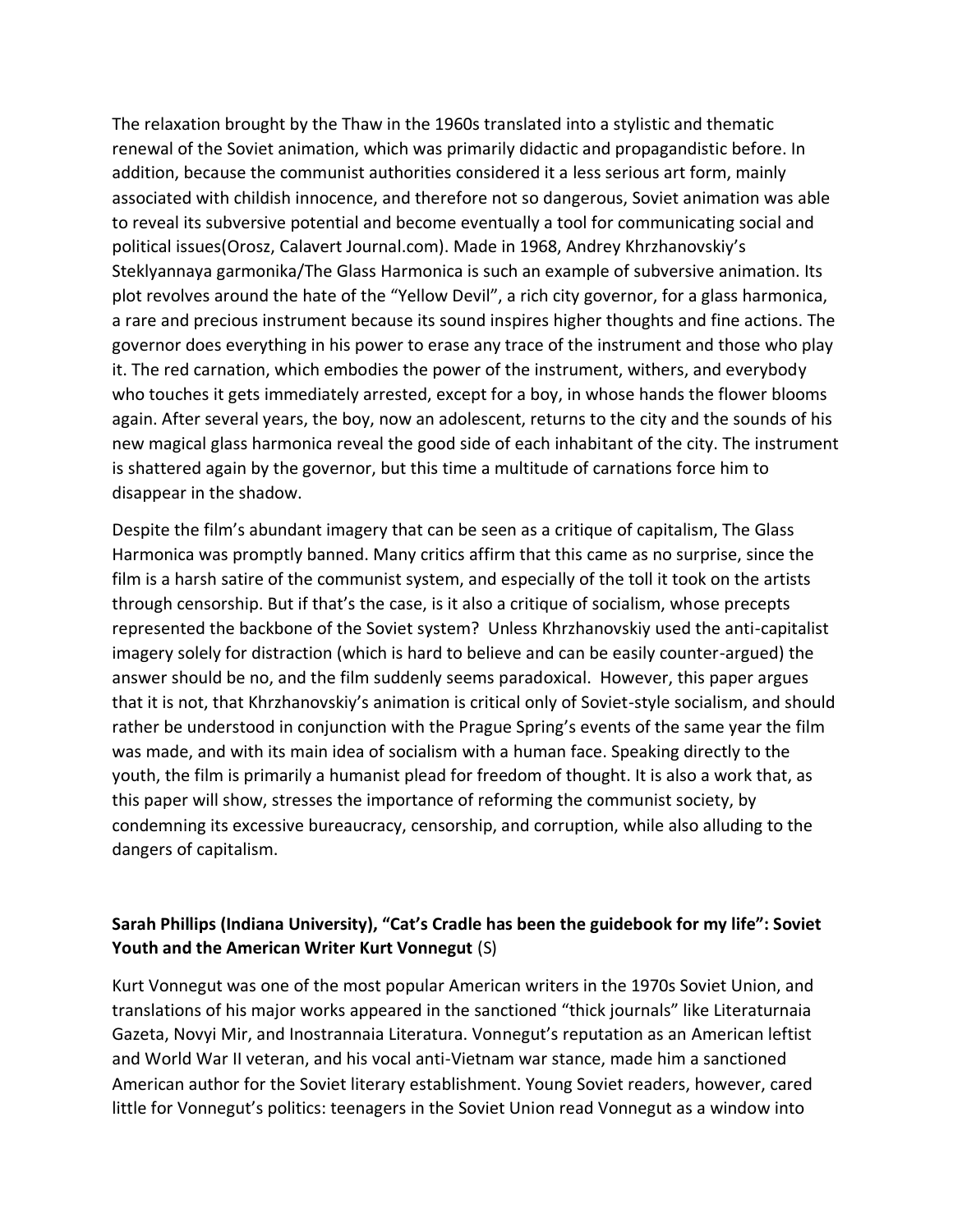American life and culture; they read Vonnegut to explore and experience what Alexei Yurchak has called the "imagined West." Young Soviet readers unexpectedly glimpsed themselves, their peers, and the late socialist society in Vonnegut's fabulations. Soviet youth experimented with Vonnegut's ideas about religion and ethics, and incorporated "Vonnegutisms" into their everyday lexicon as a kind of secret social code. In this way Kurt Vonnegut became a rather unwitting American cultural and literary ambassador for young Soviet citizens in the 1970s. In this paper, I take an anthropological approach to explore how young Soviet readers engaged with Vonnegut's work—at times becoming literary and artistic co-creators with Vonnegut—to ponder existential questions of science, religion, and human nature, and ultimately, to imagine alterative futures for themselves and their peers in the socialist 1970s.

#### **Discussant: Rossen Djagalov (NYU)** (S)

#### **8. The Politics of Memory and Place across Generations**

#### **Chair: Katrin Bahr (Centre College)**

# **Iveta Jusova (Carleton College), Childhood in Memories of Participants of the "Panel Story Project"** (V)

This paper analyzes memories of several generations of Czechs captured through the "Panel Story Project," an oral history project I conducted in a small Czech town Opava in 2018 - 2019.

The project's aim was to engage the legacy of cooperative community-building as experienced in the U Opavice 2-4 neighborhood in Opava. Consisting of three seven-story prefabricated apartment buildings, the community at the center of the project dates back to the early 1960s. Many of the current inhabitants of this paneláky development have lived there since the beginning when the apartment blocks were first built, and they actively participated in that process of building. I myself was raised in this community in the 1960s-1980s. Accompanied by a documentary photographer, I conducted nineteen interviews with twenty eight participants as part of the project.

Many of the interviewees talked about their own childhood or their experience of having children in the neighborhood. Traditionally prefab apartment blocks have been associated with uniformity and monotony and with a stereotype of socialist life as grey and anonymous. Contrary to the stereotype, the U Opavice paneláky coop created a strong sense of belonging among its residents, which persists to this day and continues to be actively nurtured. In the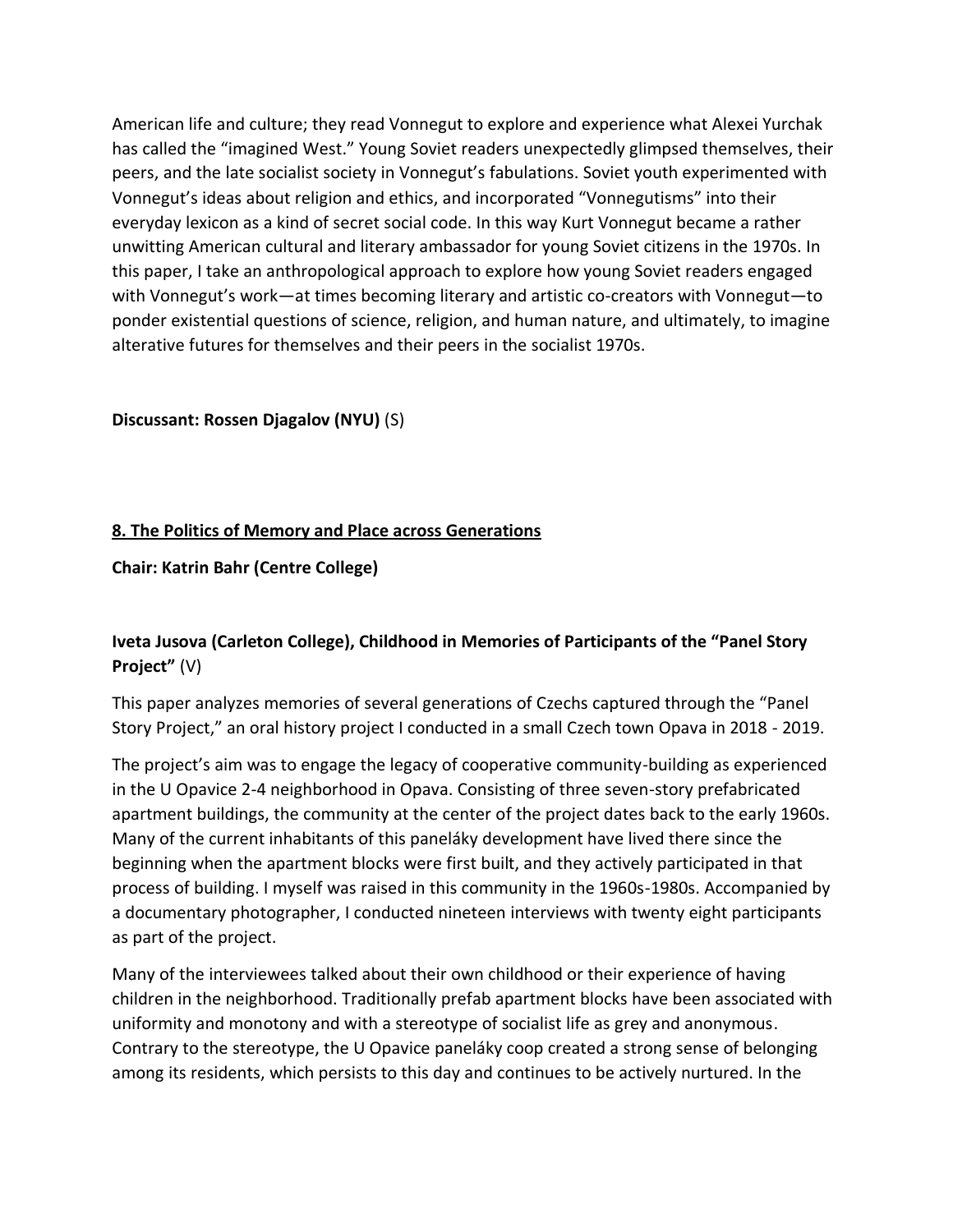conversations comprising the project, positive assessments of the past prevailed, despite the fact that the flats were small, privacy limited and electricity occasionally turned off.

The project participants clearly enjoyed talking about the socialist past – most spoke with fondness, their memories colored with sentimentality, with nostalgia ("a homesickness, a wistful longing for something one has known in the past," Svetlana Boym). The proposed paper asks questions about memory and about the concept of socialist nostalgia. Does nostalgia by definition mean mis-remembering? And is there anything other than mis-remembering? Or is it rather that different mis-rememberings become sanctioned and delegated as representative, depending on which direction the pendulum of history might be swinging in at the moment?

#### **Vita Yakovlyeva (University of Alberta), Decolonizing the subject of autoethnography: Emergence of memory** (V)

Influenced by the limited Indigenous knowledge included into the existing theorizations of the Anthropocene (Davis and Todd 2017), I view the Anthropocene as a phenomenon overlapping with colonization, industrialisation, and modernization (dating before 1600). I thus insist that even the liberalist understandings of childhood and its rights, relations and manifestations, is limited by its colonial framework. In my proposed presentation, I will reflect on why autoethnography (and an inquiry into my own "late Soviet," "post-Soviet," "post-Socialist," "independent Ukraine" childhood) has been my methodological struggle for more than a decade, and how it was recently resolved with a dip into Indigenous, Black, and queer thought (Crowly, Bastein, Brown).

In particular, I will suggest that Western (Euro-American) understanding of the entanglements of memory and modes of being largely constrains the remembered experiences of childhood by positioning them within a paradigm (heavily influenced by the Enlightenment and psychoanalysis) of linear time, progress, and development. Such paradigm wrongfully favours accumulation of memory and knowledge derived from it, while the process of its emergence as a social relation and action remains overlooked.

Employing Barad's concept of emergence and Haraway's of diffraction, I will argue in favour of memory as a doing, and not a thing, which manifest itself in relation to the present as much as the past. I will attempt to position the notion of childhood memory within a queer, indigenous, and decolonial understanding of being (and its temporality), which enables an autoethnographic practice of a different kind – the one that arises out tension, friction and contradiction.

# **Katrin Bahr (Centre College), Where we come together: East German post-socialist memories in Mozambique** (V)

It is June 5, 2018 and I am preparing for a one-month research trip to Mozambique. While I have planned this trip as part of my dissertation on the Cold War relationships between Mozambique and the German Democratic Republic (GDR), I chose to take along my father, who had worked in Beira during the 1980s as an engineer on the construction of the railroad line Beira-Dondo. Our family stayed in Mozambique for two years before returning to the GDR in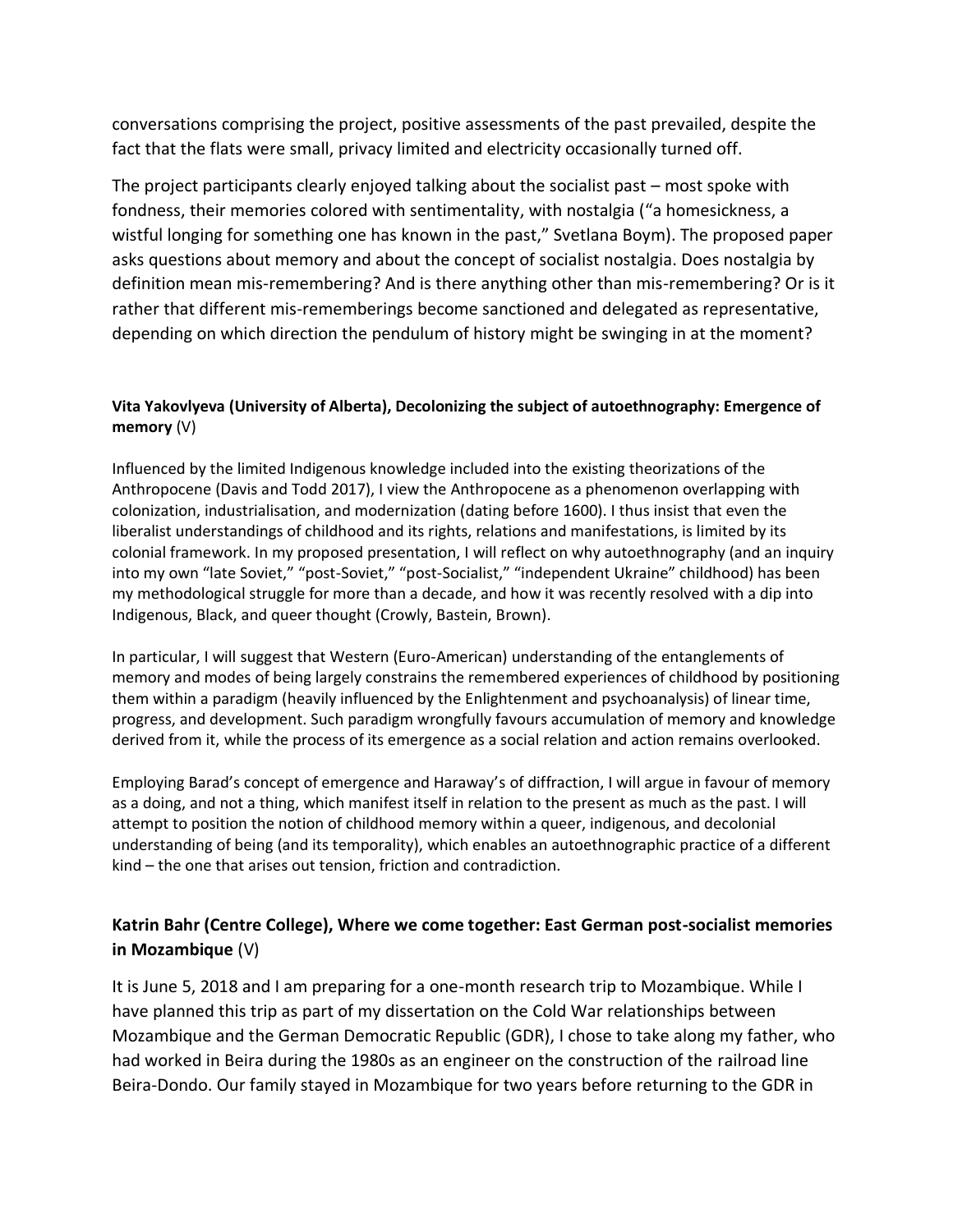1984. The importance and impact of this trip differed for me and my father. I desired to see places my father had worked at and revisit the city we lived in. While we travelled the I was able to see the places in photographs and listen to the narratives from the photos, he had shown me; they had fascinated me ever since. For me, the trip resurrected memories that I heard from my parents but was only now able to place into a geographical, social and political context.

In my paper, I will take an individual approach of retracing (East German) history through the medium of photography. Photographs as a medium are not only social objects, but also aim for a certain effect in the delivery of stories and experiences of the photographers (Edwards 1999, 2003; Edwards/Hart 2004; Wright 2004; Macdonald 2003). As for the narrative of the GDR's foreign policies and work, the photographs create their own narrative separate from that of the collective. Using private photographs as a visual narration aid is not just a tool for documenting personal lives; it is a powerful agent of historical change and challenges prevailing narratives that go beyond times and spaces, bridging past and present as a continuing story that is embedded in the storytelling of East German who only experiences the time of socialism as children.

# **Erin Stanley (Wayne State University), No vacancy: (Re)membering home among the materiality and relationality of Detroit's blight crisis** (V)

This paper centers place as a vital member of the interdependent living systems humans are embedded within (Martusewicz, Edmundson, & Lupinacci, 2015) and explores the material and relational components of widespread demolitions to address urban blight in Detroit. I draw upon the complex experience of being an at-home ethnographer examining the social sites of housing demolitions and engaging with the diseased and dying houses of my city as kin. Analytically engaging with demolition sites and blighted houses invoked traumatic memories of displacement from my childhood home while also creating spaces for healing and imagining futures within the place of my life. As I observed death upon death without a funeral, I grappled with this politically contested topography, grieved for the ghosts of the dispossessed, and bore witness to the ongoing agency of these "blighted" members. Approaching the study of place as a dynamic and relational setting constituted by both human and nonhuman actors, I consider the consequences of bulldozing blighted neighborhoods as a form of traumatic "root shock," and community dismemberment (Fullilove, 2016). I contend with Jane Bennett's (2010) question of how truly considering the vitality of nonhuman actors might change political responses to social problems (p. viii). This paper threads theory and memory, positioning houses, even in "vacant" conditions, as agentic kin and the city as a membership comprised of interdependent living systems, human and nonhuman.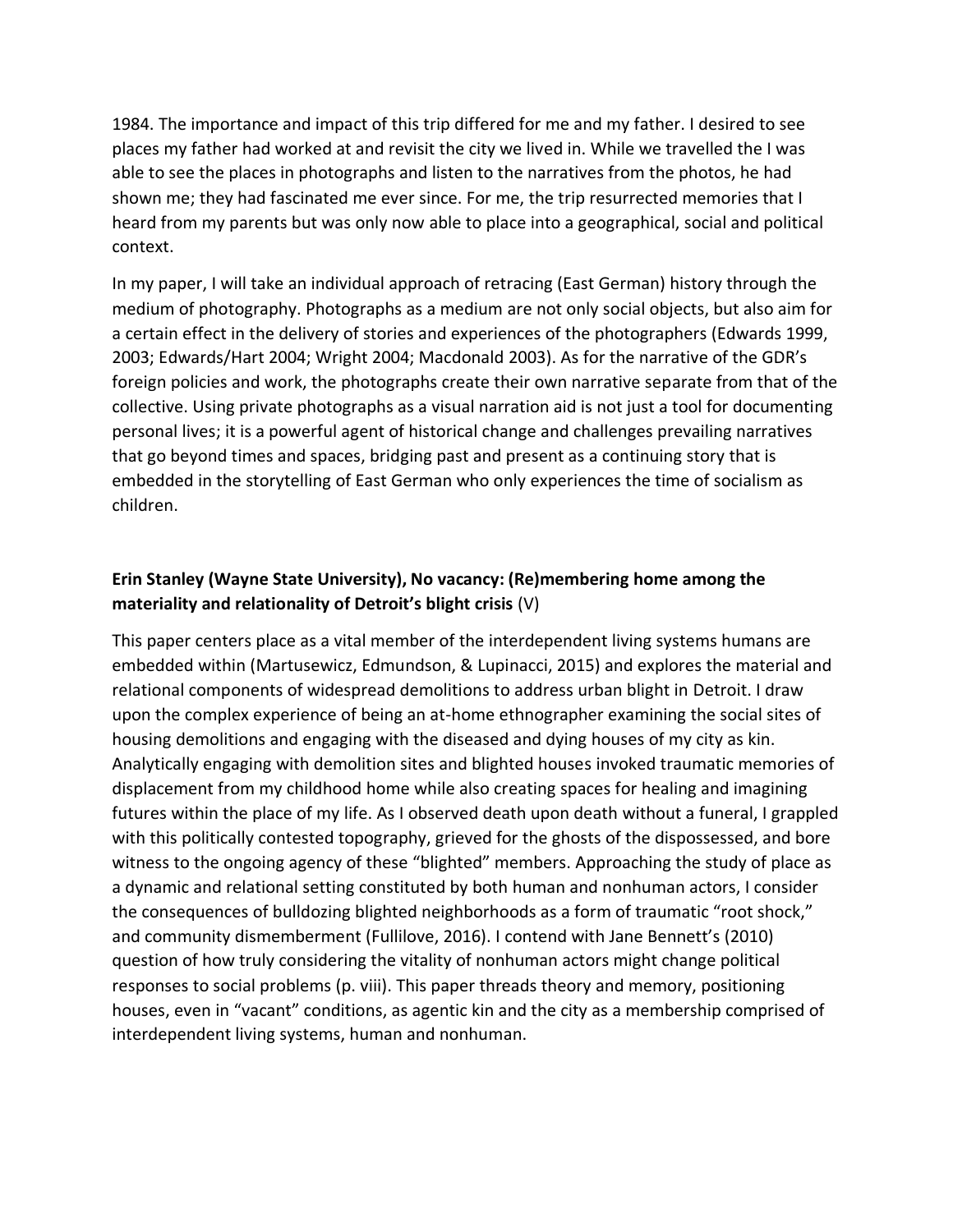**Discussants: Monika Rüthers (University of Hamburg)** (V), **Emanuela Guano (Georgia State University)** (V)

# **9. Tropes of Childhood Innocence and Violence in Socialism and Postsocialism Chair: Melissa Caldwell (University of California, Santa Cruz)**

# **Melissa Caldwell (University of California, Santa Cruz), Feral Children and Wild Natures: Synaesthetic Socialisms at the Mythical Dacha** (V)

For many Russians, summers spent in the countryside are defining themes in their memories of childhood. From time spent at summer camp with other children to weeks and months spent at the dacha (cottage) with grandparents, Russian childhood memories are often infused with recollections of walks through dense woods, swimming in cold streams, the heavy heat of humid afternoons, the irritating itching from mosquito bites, laughter and chatter, and even the seemingly endless tedium and boredom of unstructured summer. While some adults fondly reminisce about these past experiences, others recall them far less affectionately and vow never to return to the countryside. Yet when I have asked Russians about the childhood experiences and memories they want for their own children and grandchildren, they have offered strikingly similar responses: they want their children to grow up in nature, preferably at the dacha. As Russians have told me, not only do they want to pass on these same cherished summertime memories to their children and grandchildren, but they regard these experiences as seminal – even necessary – rites of passage for nurturing personal and national qualities that are authentically Russian and transcend any one historical moment. This paper examines the mystique of the idyllic, rural, summertime childhood in Russian popular memory and how the multigenerational qualities of these memories inform Russian ideals of the person, the family, and the nation. I am particularly interested in how recollections of childhood independence and wild nature reproduce bodily, sensory memories that link socialist pasts with postsocialist futures. Drawing on my longterm ethnographic research on dacha life in Russia, my paper will explore how these memories create synaesthetic socialisms that enable Russians from different generations to engage with the cultural, political, and moral experiences they share and do not share.

# **Rhiannon Dowling (Lehman College, CUNY), Crime and Criminals in Soviet Children's Literature, 1930-1970** (S)

Of all the realities to be contrasted with the image of a Stalinist happy childhood propagated by the Soviet state, one of the most stark and lesser known is the experience of young people with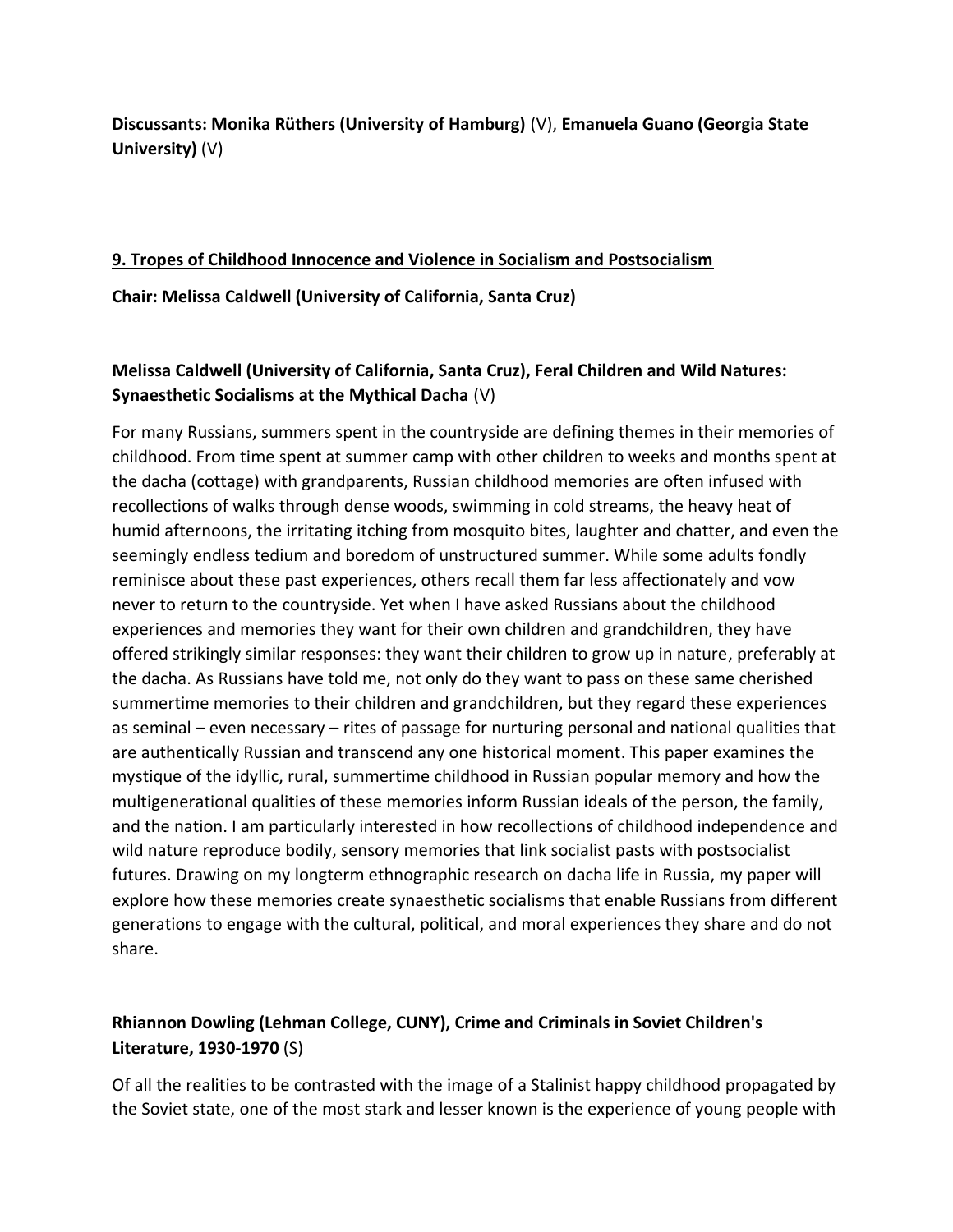the system of criminal justice, punishment and incarceration. This is in spite of the fact that the Soviet state was forced to deal with childhood and youth in the context of criminal justice rather early, as the number of unhoused and unsupervised children exploded as a result of famines and civil war immediately following the Revolution. Likewise, it is well-established that Soviet theories on education (and by extension re-education within the penal system) derived from the writings of Anton Makarenko about his experiences in an institution for orphaned children. However, the intersection between childhood, literature, and criminal justice did not stop there. Stories that warned of the dangers of "diverting from the true path" (a perennial euphemism for crime) written for children continued to be published even as such topics became taboo for adults. Indeed, lawyers, judges, and reporters like Arkadii Vaksberg, Yuri Feofanov, and Veniamin Shalaginov launched writing careers with their own cautionary tales and detective novels for a youthful audience. This paper explores crime writing for and about children in order to uncover the evolving discussion about crime and guilt in light of changing notions about childhood and innocence from the 1930s to the late Soviet period. It argues that childhood paradoxically functioned both as a means to break through ossified and outdated notions about criminals, and as a way for those opposed to criminal justice reform to slow its progression.

### **Azra Hromadžić (Syracuse University), The Una River Emeralds: Producing Ecologically Conscious Children in the Socialist Yugoslavia** (V)

This paper investigates the relationship between socialist vernacular environmentalisms and children in the former Yugoslavia. More specifically, it zooms into a complex and formative relationship between an Ecological Association Unski Smaragdi ("The Una River Emeralds") located in the Bosnian city of Bihać, and the region's children. The Una River frames the Bosnian northwestern border with Croatia, and is famous for its beauty, fast currents, emerald color, water quality, tourist potential, and for keeping Bihać's population sane and safe during the 1990's war. The intimate relationship between Bihać's inhabitants and the River Una was solidified on May 17, 1985—the river's official "birthday"—when the Association was established by Boško Marjanović, a lawyer, journalist, children's ecologist, publicist, writer, and essayist. At its peak, the association included 113, 200 members, "friends of the river," from 97 countries.

The association's mission was to increase the ecological consciousness of Bihać's children and to produce ecologically conscious socialist youth. These "river ambassadors" were to advance the culture of Una's preservation and protection. With its widely popular pseudo-philosophical slogans, such as "The Una River should not be protected from people, but we should teach people to guard Una" and "Clear Mind - Clear Una," the Association was able to capture people's unique relationship to the river and transform it into a prolific pedagogy that fostered a distinctive ecological milieu and political repository. Furthermore, by using the seemingly apolitical discourse of "childhood innocence," the organization was able to engage in "the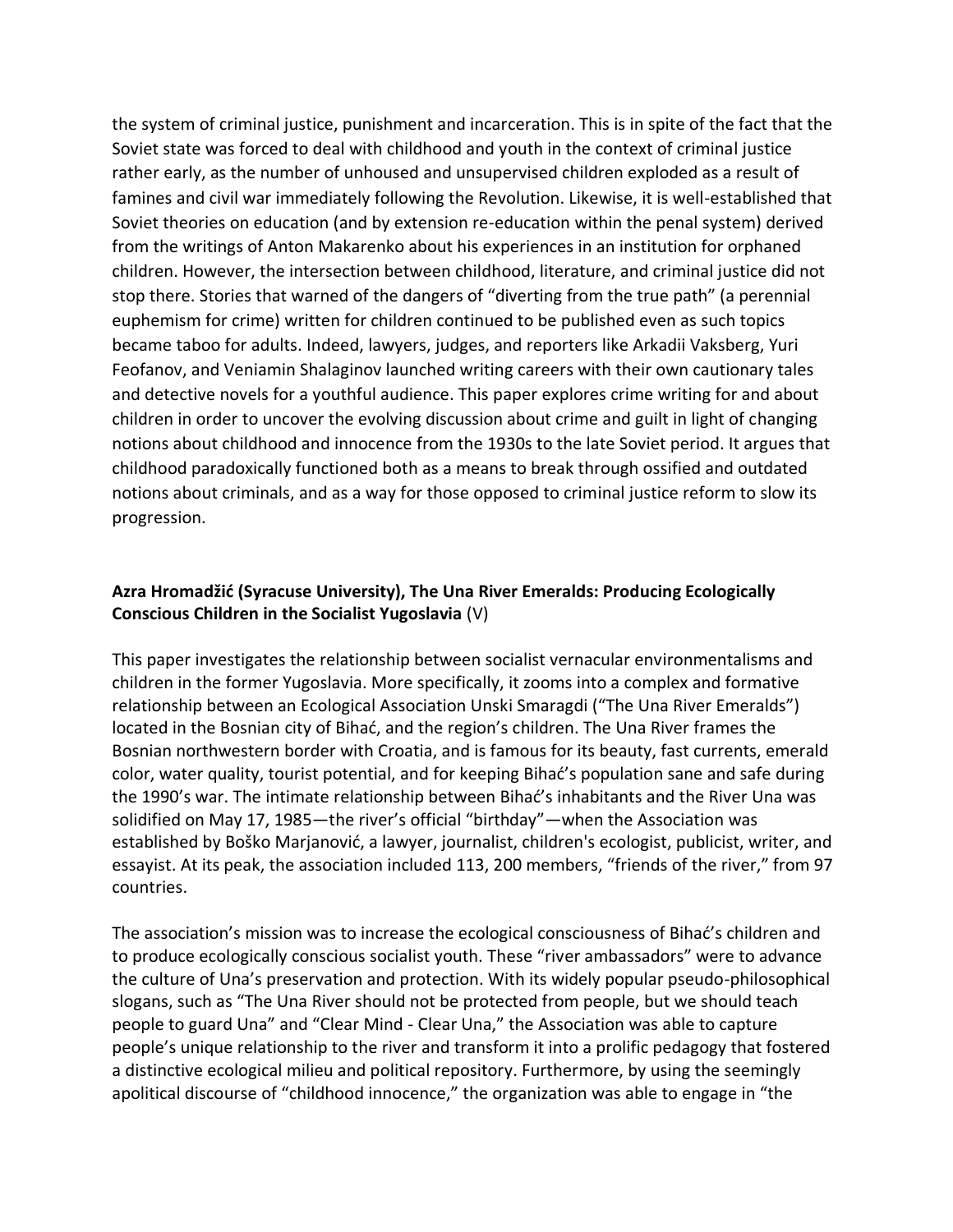political": on behalf of the river and children, it fiercely, boldly, and globally lobbied with scientists, artists, politicians, and lawmakers. This paper explores the contours of the association's socialist environmentalist pedagogies and the role of children-focused vernacular environmentalisms in articulating "green" visions of nature, society, personhood, and politics.

#### **Discussant: Dan Cook (Rutgers University – Camden**) (V)

#### **10. Memory, Materiality, and Borders**

# **Shunyuan Zhang (Trinity College), The Cultural is National: Socialism, Memory, and Heritage in a South China Community** (V)

The recent "heritage turn" in China witnessed dramatic reordering of memory, value, and commodification across pre-socialist, socialist, and late-socialist periods. In this paper, I consider how the founding of a Guang Embroidery (guangxiu, listed as national intangible cultural heritage in 2006) association in south China offers insights into the debates over memory, temporality, and subjectivity in late-socialist China. Focusing on elderly women participants of the association, all of whom worked as embroideresses in their youth during the socialist era of the 1960s and 1970s, I contextualize the embroidery association at the intersection of socialist memory, the development logic of cultural heritage, and grassroots community governance. By viewing the embroidery association as a present space of experience that incorporates on the one hand subjective and intersubjective narratives of socialist youth in rural China during the revolutionary past, and on the other hand China's Party-led future-oriented campaign of cultural revival-cum economic development and governance reform, I seek to tackle two issues. First, I look into the ways in which elderly women redeployed their socialist youth memory, especially their socialist work experience as embroideresses, as cultural and nostalgic/affective capital to re-enter communal life and earn extra income through picking up a long-lost handicraft. Second, based on ethnographic observations of elderly embroideresses, I further explore the embodied continuities and disjuncture of socialism under the Xi administration and its promise of the "great revival of the Chinese nation". Ultimately, through the lens of memory and heritage, this paper analyzes the everyday materiality of China's cultural nationalism and the fragmented temporalities it enables.

### **Mirjana Uzelac (University of Alberta), Growing Up in Yugoslavia** (V)

The paper focuses on the experiences of growing up in socialist Yugoslavia during the last years of socialism. Not part of the Eastern Bloc, Yugoslavia had its own brand of socialism, which shaped specific political, economic, and social circumstances. Childhood in the 1980s reflected these circumstances: between the East and the West; socialism and capitalism. It involved